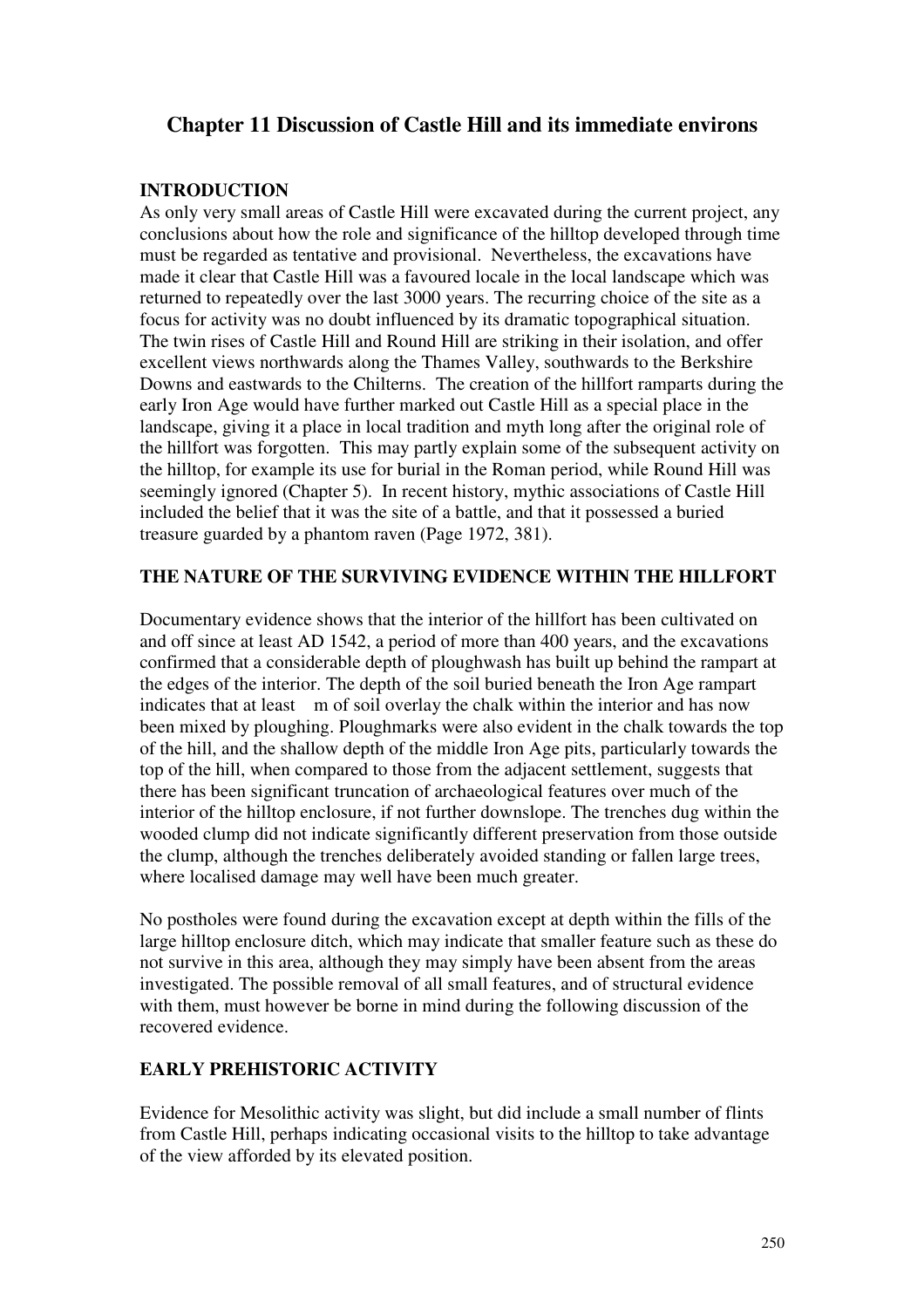Only one early prehistoric feature was found, an early Neolithic pit at Hill Farm. The radiocarbon date from this pit was upon hazel charcoal from twigs, which made up some 25% of the fill. The burning dates to before 3630 cal BC, which places this feature in the first phase of Neolithic activity in the Upper Thames valley, contemporary with the earliest monuments of the Dorchester complex across the river to the north (Whittle et al. 1992) and prior to the construction of the Drayton cursus some 6 km to the west (Barclay et al. 2003, Chapter 8). Published radiocarbon dates would suggest that it might overlap with the earliest use of the Abingdon Causewayed Enclosure some 10 km to the north-west (Case and Whittle 1982), but a new dating programme suggests that the enclosure is unlikely to have been constructed until after 3650 cal BC (Whittle et al. Forthcoming). Occupation sites of this early date are relatively uncommon in the Upper Thames Valley; only at Yarnton are there securely dated pits as early (Hey forthcoming).

A scatter of struck flint, some of it Neolithic, was recovered from the field west of this (R Eeles pers. comm.). A few flint artefacts datable to the Neolithic were also recovered from the topsoil or as residual material from later features in the trenches dug in 2004, and others (including a leaf-shaped arrowhead) from Castle Hill. Overall this suggests a low level of activity across the area during the early Neolithic.

A continued presence in the Middle Neolithic is shown by one probable sherd of Peterborough Ware. Some of the Neolithic flints may also have been of this date, though nothing diagnostic was found. Late Neolithic activity is not represented, but Beaker activity is shown by the sherds recovered by Rhodes in 1947 (Rhodes 1948, 22), and early Bronze Age activity by two pottery sherds (beaker or collared urn) from Trenches 3 and 5 on Castle Hill. Except perhaps for the early Neolithic, the overall paucity of evidence suggests that use of the hills prior to the late Bronze Age was relatively low-level or sporadic.

Middle Bronze Age pottery was recovered from Hill Farm in small quantities, but no contemporary features were identified. Bronze Age pottery was apparently found by Dr Watts, the amateur excavator of Castle Hill, near to Hill Farm on the surface, but the finds have not been located (Berks Arch. J. 1937, 37). Rhodes recorded a sherd of Middle Bronze Age cinerary urn from his excavation on the plateau (Rhodes 1948, 24), possibly indicating that the tradition of burial here began in the Bronze Age, but it has not yet been possible to examine the vessel held at the Ashmolean Museum.

# **THE LATE BRONZE AGE ENCLOSURE**

One of the most significant results of the Wittenhams project has been the discovery of a late Bronze Age enclosure on Castle Hill, preceding the Iron Age hillfort. Geophysical survey and excavation have demonstrated that the enclosure was subcircular in form, measuring *c* 100 m in diameter. The ditch was substantial and potentially of defensive proportions, reaching 2.5 m in depth in Trench 3, though narrower in both Trench 4 and Trench 6. The ditch fill sequence seen in Trench 3 hints that an inner upcast bank once existed, although no evidence of postholes or a palisade for revetment was found in any of the three trenches. It therefore seems plausible that this was a simple dumped rampart. No entrances were located during the excavation, although the geophysical plot appears to show three gaps in the southeastern half of the enclosure circuit. The lower fills of the enclosure ditch can be securely ascribed to the late Bronze Age, on the grounds of finds of 'plain ware'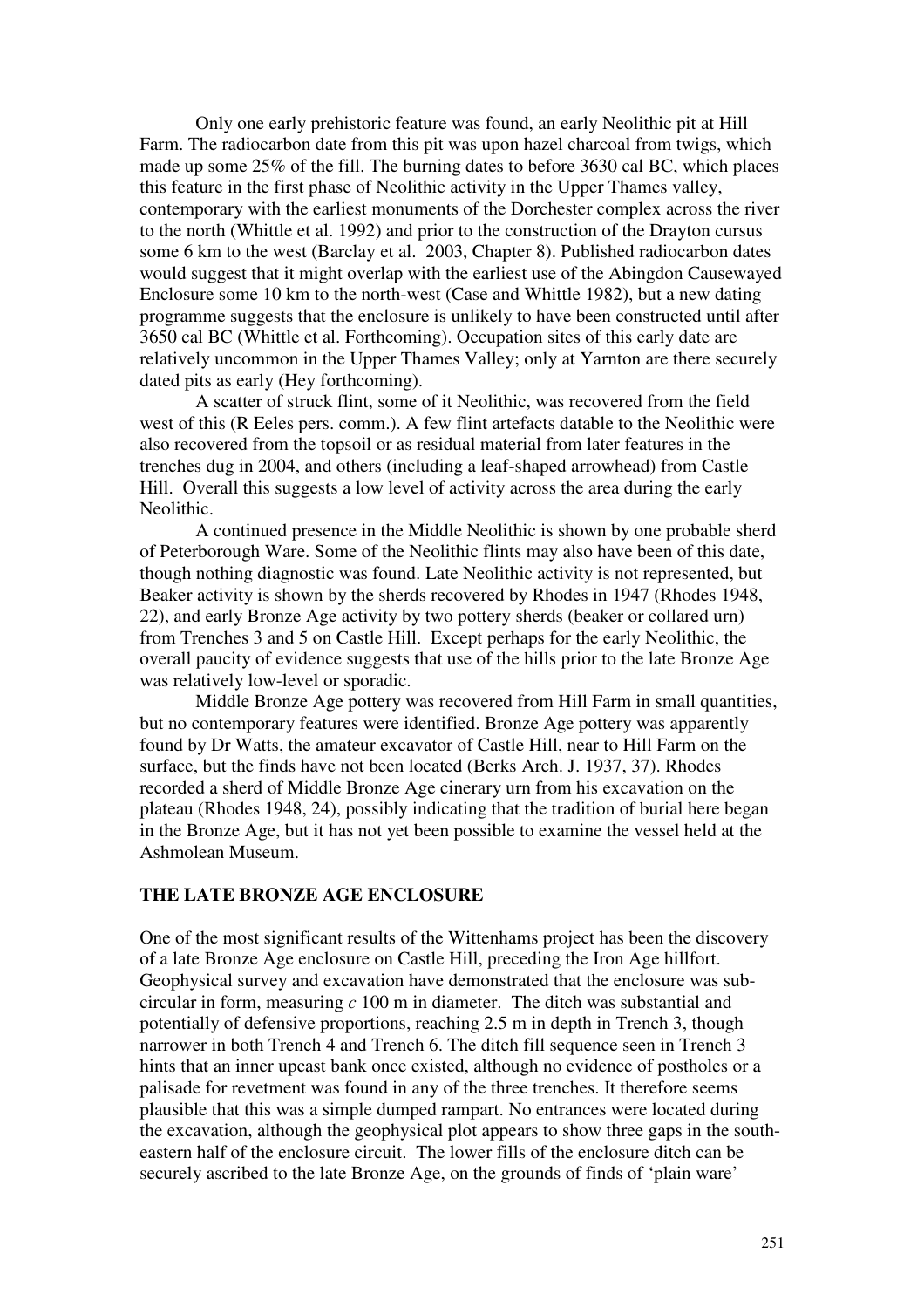pottery and four radiocarbon determinations with date ranges falling between the late 11th and 9th centuries cal BC.

 Surprisingly, mollusc evidence from the lower ditch fills is indicative of tree cover. Phytolith evidence from the ditch and from late Bronze Age buried soil layers beneath the hillfort ramparts is also consistent with wooded conditions. It is possible that many of the snails recovered date from the original clearance and construction of the enclosure, being incorporated into the upcast bank at this time, and later being introduced into the ditch when the bank slumped. Nevertheless, at face value the evidence suggests that woodland regeneration occurred fairly soon after construction of the enclosure, or conceivably even that the hilltop was only partially cleared in the first place.

Significant numbers of finds were recovered from the lower ditch fills, including much pottery and animal bone, and worked flint possibly from a contemporary knapping industry. Two possible 'deliberate' or 'special' deposits can be identified: a large semi-complete pot (Trench 6) and a human radius fragment (Trench 3). The faunal remains included a notably high proportion of pig, with cattle and sheep/goat also represented. Charred plant remains were sparse, although some wheat grain was present.

 The upper fills of the enclosure ditch belong to the early Iron Age, although they contained significant amounts of residual late Bronze Age pottery. On the analogy of pieces from other late Bronze Age sites, a fragment of worked igneous rock from one of these fills probably represents part of a late Bronze Age mould, suggesting that bronze casting took place in the vicinity.

 Despite the significant quantities of artefacts deposited within the ditch, evidence for late Bronze Age activity elsewhere on the hilltop was limited. No other contemporary features were found in the excavated trenches, with the possible exception of a pit broadly dated to the late Bronze Age/early Iron Age from Trench 7. Some residual late Bronze Age pottery occurred in later features both inside and outside the enclosure, but the quantities were relatively sparse. While the apparent emptiness of the enclosure could simply be the result of the limited scale of excavation, the geophysical survey showed few features inside that part of the enclosure outside the clump, and it is possible that it never saw permanent settlement. South of Castle Hill Rutland's excavations in the car park (Hingley 1978) recovered late Bronze Age pottery, and late Bronze Age finds were also recovered from a pit to the west in Time Team's Trench (Harding pers. Comm.). A buried land surface with late Bronze Age activity was found in Trench 14 some 200 m further west, and modest quantities of late Bronze Age pottery, together with a scabbard chape, were also recovered from around Hill Farm. This strongly suggests that a contemporary settlement lay to the south-west of Castle Hill, although associated structural features were not confirmed.

 It is notable that, in contrast to some later Bronze Age enclosures elsewhere in southern England, there is as yet no evidence that Castle Hill was a focus for the deposition of metalwork. This role may have been taken by the adjacent stretch of the River Thames, where three pieces of middle or late Bronze Age metalwork have been found over the years (York 2002). A similar association of a late Bronze Age hilltop enclosure with a focus of metalwork deposition in the adjacent Thames is evident at Taplow, Bucks (Allen and Hayden forthcoming).

### **LATER BRONZE AGE ENCLOSURE IN SOUTHERN ENGLAND**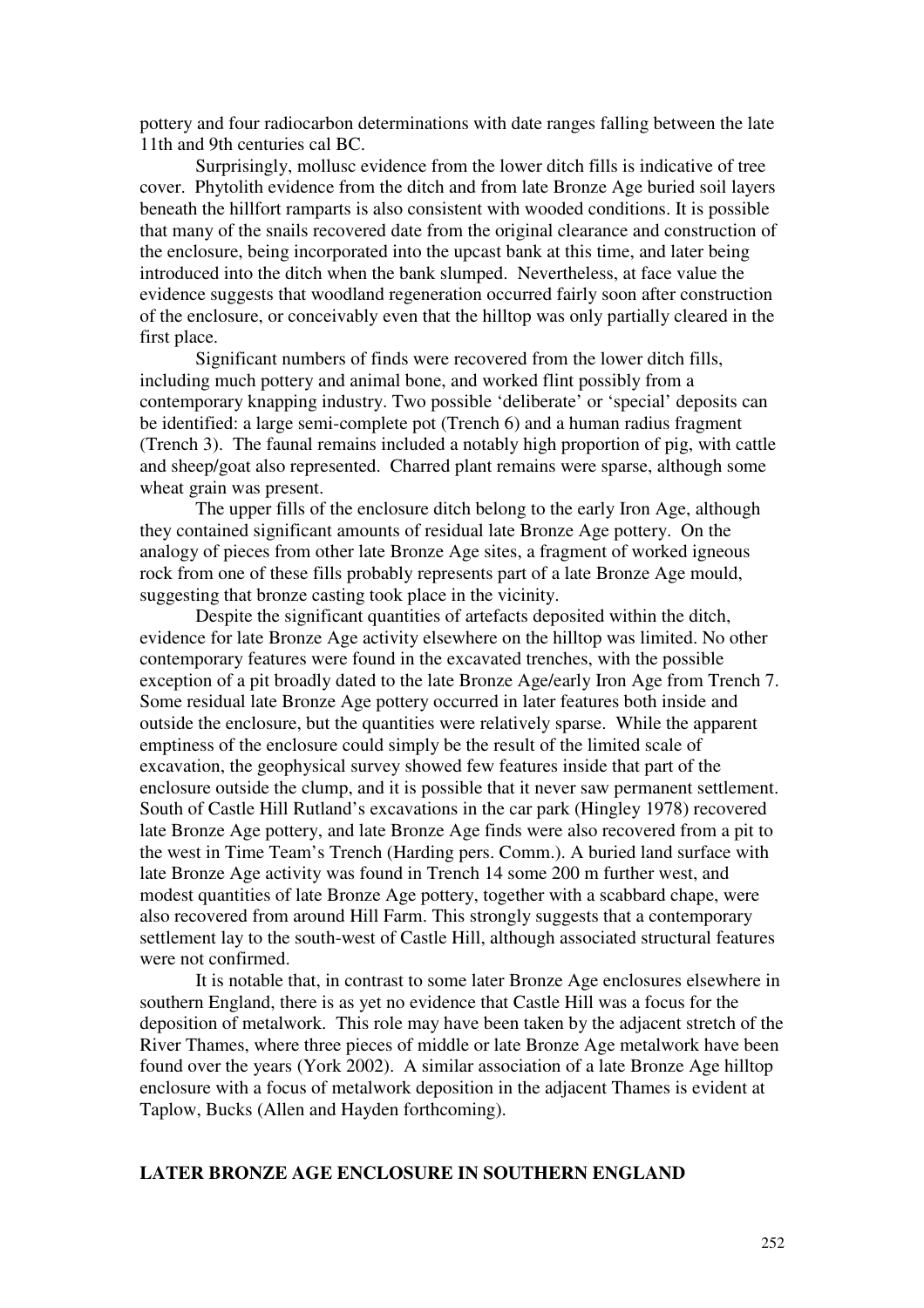Recent fieldwork has revealed several new examples of later Bronze Age hilltop enclosures in southern England. A survey of the evidence will be presented below in order to provide a context for the results from Castle Hill. Broadly speaking, three chronological groups of enclosures can be identified:

1. A small group of middle Bronze Age enclosures of around 100m in diameter, radiocarbon dated to *c* 1400-1000 cal BC;

2. A further group of similarly-sized enclosures, broadly contemporary with Castle Hill, radiocarbon dated to *c* 1050-800/700 cal BC and associated with post-Deverel Rimbury 'plain ware' pottery;

3. Hillforts 'proper', which appear across much of southern England after *c* 800 BC, being associated with 'decorated' post-Deverel Rimbury wares.

#### *Middle Bronze Age enclosures*

The best known of the early enclosures lies only 25 km to the south-west of Castle Hill at Rams Hill on the Berkshire Downs. As at Castle Hill, the enclosure lies within a later hillfort. The enclosure is oval, with a ditch and internal bank, measuring *c* 120 x 75 m. Earlier excavations at the site (Piggott and Piggott 1940; Bradley and Ellison 1975) have been reinterpreted by Needham and Ambers (1994). The radiocarbon evidence implies that the enclosure was established in the last quarter of the second millennium BC, with the rampart later remodelled with timber lacing. The interior of the enclosure was occupied by scattered roundhouses, four-post structures and small pits. However, it is unclear how much of this activity was actually contemporary with the enclosure; some, at least, appears to have been either earlier or later (Needham and Ambers 1994, 238-9).

 A further possible example from the Upper Thames basin comes from the site at Camp Gardens, Stow-on-the-Wold. Here, a section of ditch more than 1.7 m deep has been excavated, the overall extent of which is uncertain, although it is suspected to form part of a hilltop enclosure preceding the Iron Age hillfort on the site. Two radiocarbon dates of 1400-990 cal BC and 1390-1005 cal BC have been obtained from the ditch (Parry 1999).

 In other parts of southern England, a number of putative middle Bronze Age 'Rams Hill-type' enclosures were cited by Bradley and Ellison (1975), including South Lodge Camp, Wiltshire; Martin Down, Hampshire; Highdown Hill, Sussex; and Norton Fitzwarren, Somerset. However, as discussed by Needham and Ambers (1994), at each of these sites doubts can be raised over the dating evidence and interpretation of the structural remains. Subsequent work has identified some more convincing examples, however. This includes a site in the Chilterns at Fairfield Park, Bedfordshire, where a ditched sub-oval enclosure *c* 100 m in diameter has recently been found, stratigraphically preceding an early Iron Age settlement. The lower fills of the ditch contained few finds, but a radiocarbon determination of 1250-1239 cal BC/1211-1012 cal BC has been obtained. No evidence for internal occupation was found, although a small cluster of later Bronze Age pits and an unurned cremation burial lay just outside (Webley *et al*. forthcoming). A further possible parallel comes from Thundersbarrow Hill, Sussex, where again an inner enclosure (1.2 ha in size) has been found preceding a later hillfort. Antler from a basal fill of the enclosure ditch produced a very early radiocarbon date of 1670-1320 cal BC, although the possibility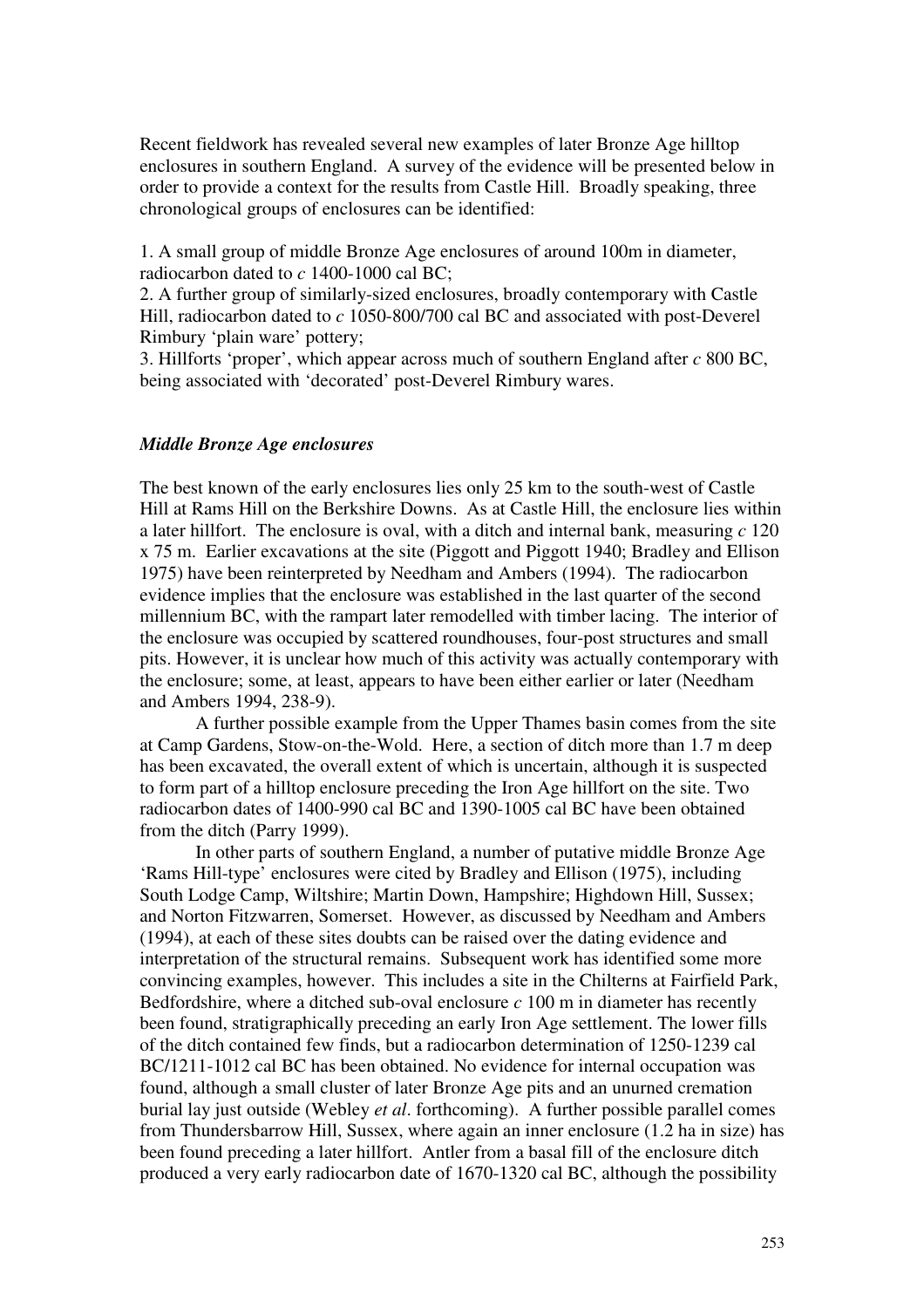of residuality is an issue. The middle ditch fills contained late Bronze Age 'plain ware' pottery (Hamilton and Manley 1997).

#### *Late Bronze Age enclosures*

At least two enclosures in the Upper and Middle Thames basin can be dated to the late Bronze Age. This includes the final phase of the Rams Hill enclosure, dating to the late 11th-10th centuries BC, when a double palisade was set into the now infilled ditch (Needham and Ambers 1994). A further enclosure has recently been discovered at Taplow Court, Buckinghamshire, once again within a later hillfort. Although the enclosure was only partially exposed, it probably measured around 160 m long and 80-100 m across, occupying a bluff overlooking the River Thames. The enclosure ditch was up to 2.2 m deep and approaching 5 m wide, and contained late Bronze Age 'plain ware' pottery; the lower silts have been dated to 1070-790 BC using optically stimulated luminescence (OSL). A palisade trench to the interior of the ditch also produced plain ware, and further palisade or fence lines lay to the exterior of the ditch, although the chronological relationship between these different elements of the enclosure is uncertain. Little of the interior of the enclosure was excavated, although one possible Bronze Age post-built structure was found (Allen and Hayden forthcoming).

Claims have also been made that the poorly-understood subcircular earthwork at Marshall's Hill near Reading may be a late Bronze Age enclosure, on the grounds of finds of pottery from the interior and metalwork from the surrounding area (Bradley 1986). However, there is no dating evidence from the enclosure circuit itself, and the diminutive size of the earthwork (reportedly only 20 x 13 m: Seaby 1932) suggests that it is unlikely to be related to the other sites discussed in this section.

 Looking further afield, roughly circular enclosures of a similar size to that at Castle Hill are known from Carshalton, Surrey and Thrapston, Northamptonshire. The Carshalton enclosure is around 150 m in diameter, and has produced plain ware pottery from its ditch (Adkins and Needham 1985). Recent small-scale excavation has produced evidence for pits both inside and outside the enclosure (Groves and Lovell 2002). The Thrapston enclosure is around 110 m in diameter and has been ascribed to the 10th-mid 8th centuries BC through radiocarbon dating and associated artefacts. Again, occupation in the form of pits was found both within and outside the enclosed area (Hull 2001).

 Also belonging to this period is the well-known group of late Bronze Age circular 'ringworks' of Essex and Kent, including Mucking North and South Rings, Springfield Lyons and Mill Hill, Deal. These may be of a slightly different character, however, as they are rather smaller at 40-75 m in diameter. Complete excavation of the sites at Mucking and Springfield Lyons has shown that they contained one or more roundhouses, and they have been interpreted as high-status residential units (Needham 1993).

### *Discussion*

This survey has shown that Castle Hill can be placed in a tradition of similarly-sized hilltop enclosures in southern England that had emerged by the later Bronze Age (see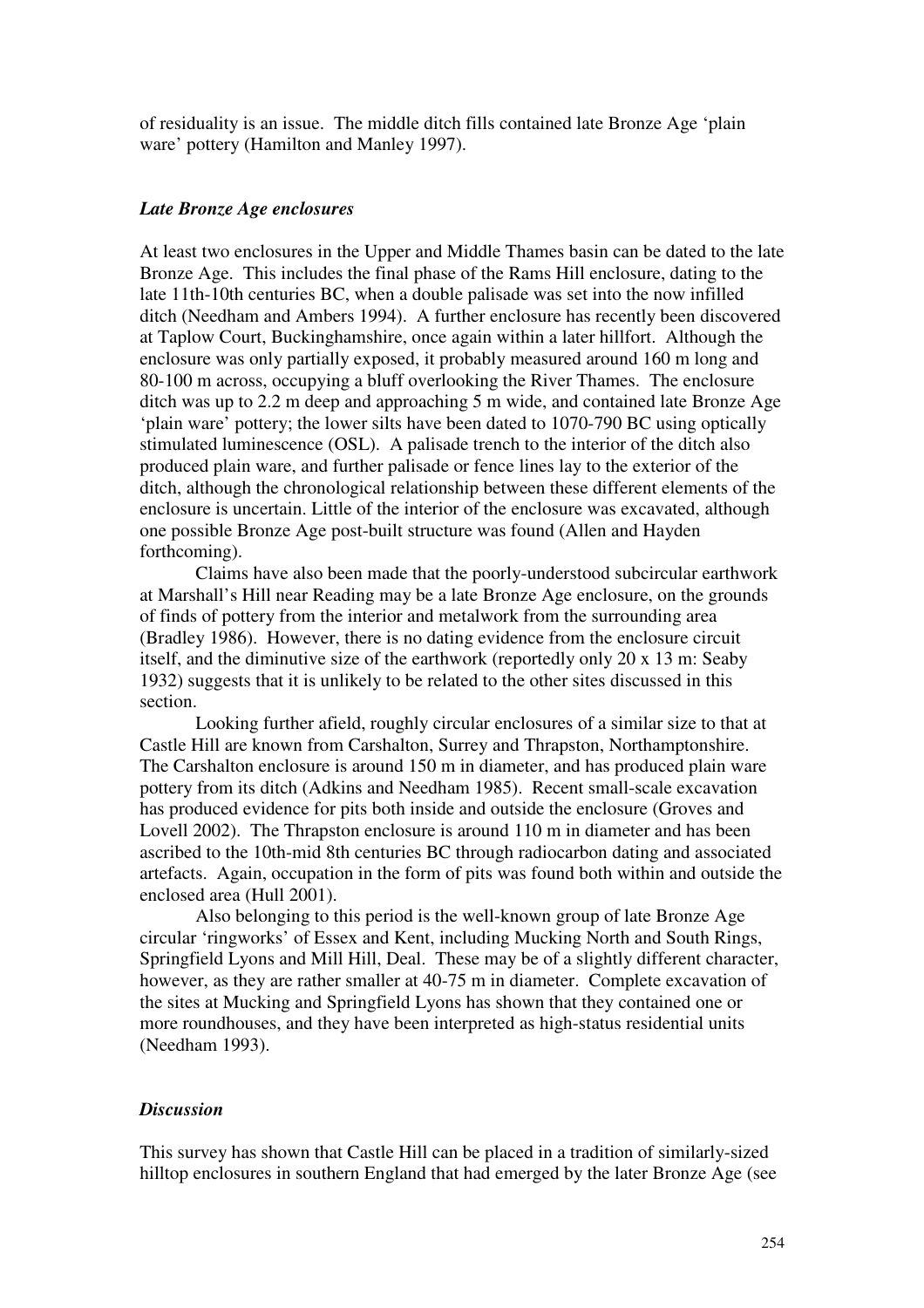Fig. 11.1). Unfortunately, the extremely limited extent of excavation of most of these enclosures makes interpretation of their function difficult. Some evidence of occupation has been found in most cases, though this was not necessarily limited to the interior of the enclosure. Whether any of the enclosures saw intense or permanent settlement is a moot point. It can be tentatively suggested at this stage that the enclosures served a role as a place for periodic gatherings for communities in the local area. Such an emphasis on group performance might contrast with the situation in Essex and Kent, where smaller ringworks were constructed which arguably emphasised the prestige of particular individuals or family groups. The presence of the stone mould at Castle Hill is notable given that residues of non-ferrous metallurgy have also been found deposited at the Thrapston enclosure and at a number of the Essex ringworks. However, the significance of this is unclear given that metalworking also appears to have taken place at many unenclosed sites during this period.

# **THE EARLY TO MIDDLE IRON AGE HILLFORT**

#### *The hillfort defences*

Dating evidence from the hillfort defences was sparse, but a few sherds of pottery from the lower fills of the ditch and from the core of the counterscarp bank suggest that construction took place in the early Iron Age, in line with most other hillforts in the local region. However, the defences may have been maintained into the middle Iron Age, to judge by the very limited accumulation of layers in the ditch prior to the late Iron Age/early Roman period. It seems that the ditch underwent a series of episodes of cleaning out, with upcast used to heighten the counterscarp bank, which showed a series of dumped layers separated by thin turf lines. Mollusc evidence from the lower ditch fills indicates that clearance had occurred since the late Bronze Age, the hillfort being established in a largely open landscape.

 Excavation of the inner bank of the defences has shown that its present profile is somewhat misleading (see Chapter 2). The accumulation of Roman and post-Roman deposits to the rear of the original bank has created a 'false crest' on this side, while the front of the original bank may well have been removed by erosion into the ditch. The internal stratigraphy of the original Iron Age bank is difficult to interpret, due to severe disturbance from animal burrowing, and the fact that only a narrow slot was excavated through the feature. However, it seems that the soil and chalk rubble core of the bank was revetted to the rear by a timber palisade or kerb, which was replaced at least once. No evidence for the use of stone in the ramparts was seen.

 Despite the build-up of colluvial soil behind the rampart, the buried ground surface did not survive except beneath the rampart itself. In the excavated trench the surface of the chalk dips behind the rampart (see schematic section Fig. 2.3), and the geophysical survey, which identified a `lynchet' corresponding to the edge of the dip, suggests that this dip extended along much of the south and east sides of the hillfort. One plausible explanation for this dip would appear to be a quarry hollow excavated to add material to the rampart, but the limited excavation evidence does not support an Iron Age origin for this feature, as only one very thin deposit that could have predated the late Roman period was found within it.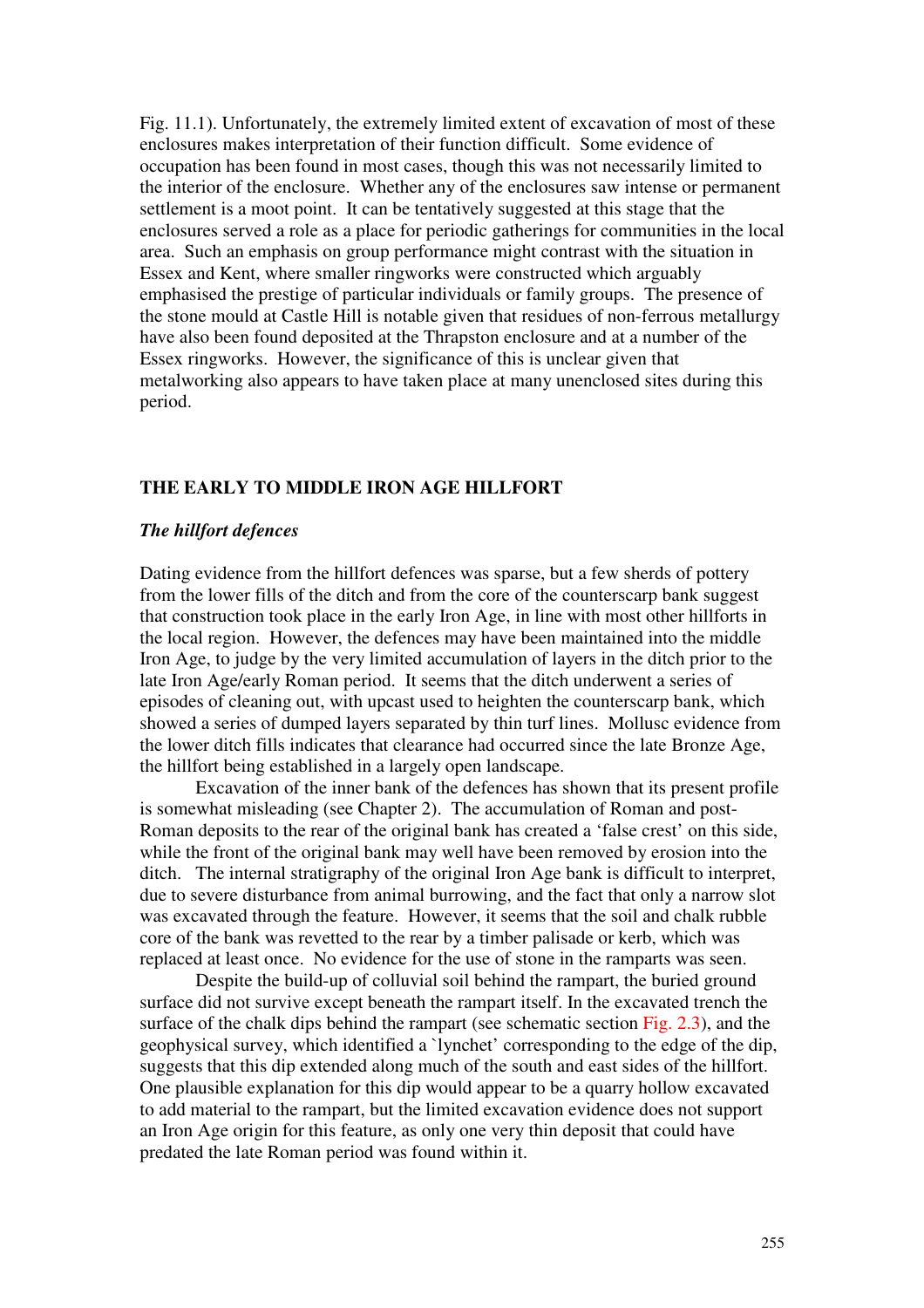There are now two entrances to the hillfort, on the south-west and north-east. No archaeological investigation of the north-east entrance has been carried out, but limited clearance of part of the south-west entrance suggests that the causeway leading through this entrance is undisturbed chalk, suggesting that this entrance may have been original. This entrance is sited where it might be expected, facing the large external settlement. Pairs of opposing entrances are a common feature of early Iron Age hillforts, occurring for instance at White Horse Hill (Cromarty et al. 2003) and at Wessex hillforts such as Quarley Hill and Danebury (Cunliffe 1991, 348 and Fig. 14.24).

Further excavation – including some intentional investigation of the entrances – would be required in order to elucidate the extent to which the hillfort was a seriously defensible structure, rather than being primarily for show. One possible flaw in the defensive capabilities of the hillfort may have been the presence of the slightly higher Round Hill within slingshot range to the west. What is clear is that the hillfort ramparts in their original state would have formed an imposing and impressive monument, visible for many miles around.

# *Comparison with other hillforts in the Upper Thames Valley*

The nearest contemporary hillfort to Castle Hill was that at Blewburton, lying 7 km to the south and clearly visible across the intervening valley. Blewburton belongs to the group of hillforts on the chalklands of the Berkshire Downs, of which Castle Hill has sometimes been considered an outlier (Cotton 1962). Most of the Berkshire Downs hillforts are similar to Castle Hill in having a univallate form, often with a counterscarp bank, and where excavated all have been shown to originate in the early Iron Age. Beyond this, however, some variation can be seen in the construction and developmental sequence of their defences. At Blewburton (Collins 1947; 1953; Avery 1993) and Segsbury (Lock *et al.* 2005) a similar sequence can be seen whereby an early Iron Age palisade was followed by a timber-laced rampart, which was in turn replaced by a dump rampart revetted with drystone walling (Blewburton) or an inner retaining wall of sarsens (Segsbury). In the case of Blewburton, the third of these phases is dated to the middle Iron Age and may have followed a period of desertion. At Uffington (Miles *et al*. 2003) an early Iron Age timber-laced 'box' rampart was similarly replaced by a chalk rubble dump rampart with sarsen stone facing. At Alfred's Castle (Lock and Gosden 2000; Gosden and Lock 2001), meanwhile, only the latter phase of chalk rubble with sarsen facing is apparent. At Rams Hill the severely plough-damaged ramparts appear to have been of dump type (Piggott and Piggott 1940); ploughing has brought many pieces of sarsen to the surface, suggesting they were used in the rampart structure in some way (Bradley and Ellison 1975, 67). The evidence from the Berkshire Downs hillforts is thus consistent with the wider trend within southern England for timber-laced hillfort ramparts to precede dump ramparts (Avery 1993). The implied relative chronological sequence is summarised by Table 11.1, although it cannot be assumed that any given constructional technique was directly contemporary at different sites. It should also be noted that the apparent absence of the third constructional form at Castle Hill may simply be accounted for by the lack of local availability of sarsen stone.

In contrast to the sites on the Berkshire Downs, much less is known about the group of hillforts lying to the east of Castle Hill in the western Chilterns, although surface traces indicate that all were large univallate enclosures. Dating evidence is scarce, although at Bozedown Camp, Whitchurch, limited excavation during the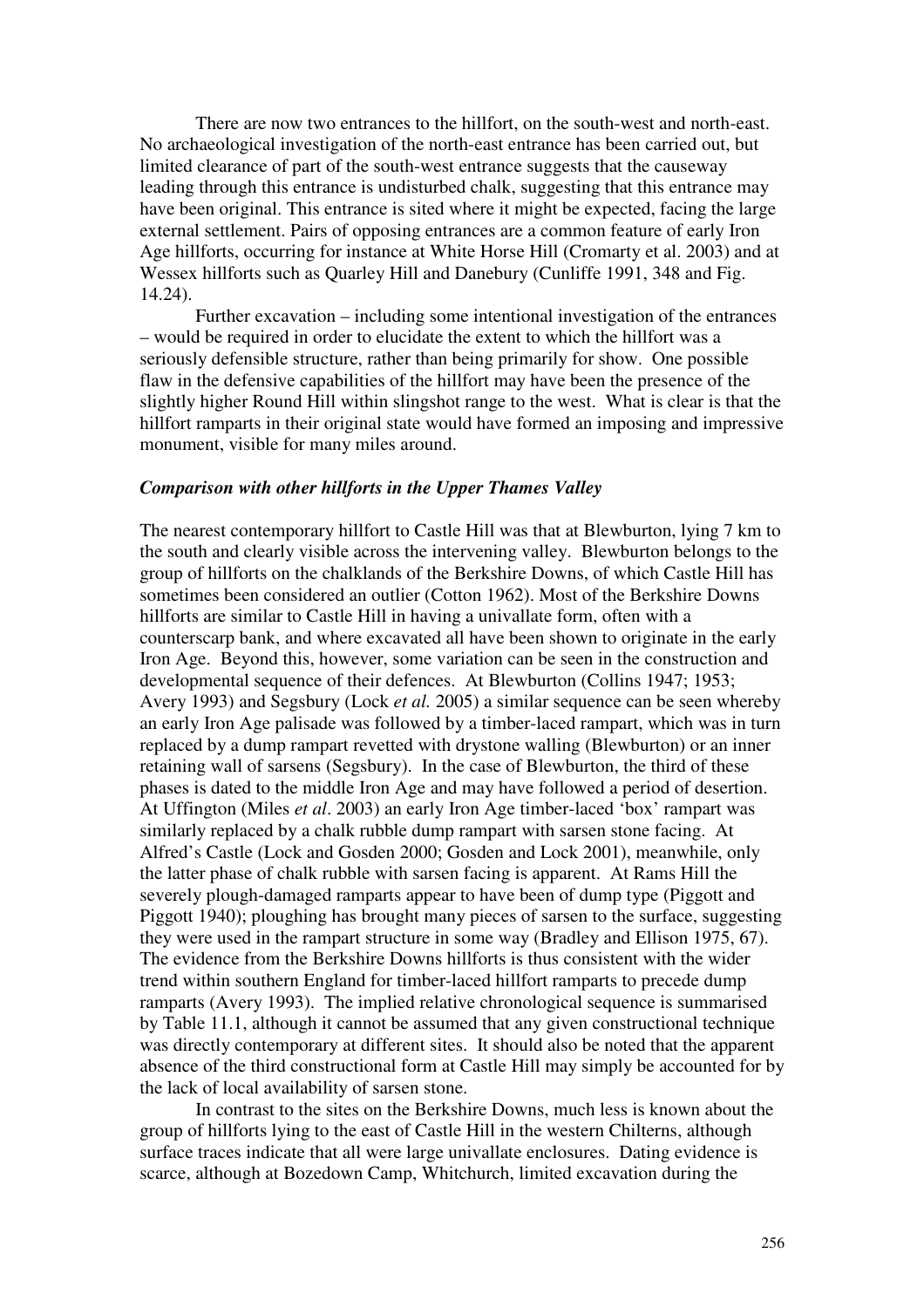1950s produced flint-tempered pottery sherds and a shale bracelet fragment from the lower fills of the hillfort ditch, suggesting a late Bronze Age or early Iron Age date. The inner bank was too plough damaged to reveal much about its structure (Wood 1954). At Danesfield Camp, Medmenham, small-scale excavation of the hillfort interior has produced evidence for middle Iron Age occupation, although the recovery of a late Bronze Age spearhead from the ramparts in early 20th century may suggest an earlier origin (Keevill and Campbell 1993).

### *Internal occupation*

Evidence for internal occupation of the hillfort during the early Iron Age in terms of features was slight. As mentioned earlier, ploughing may have removed shallow features, and modification of the area immediately behind the rampart, possibly in the late Roman period, may also have removed Iron Age evidence. Two postholes were found sealed by early Iron Age layers within the upper fills of the late Bronze Age enclosure ditch in Trench 6, but these may have belonged to a feature marking the line of the enclosure itself, such as a fence, rather than evidence of unrelated structures on the top of the hill that have now been removed by the plough.

Otherwise, the only feature datable to this period was a single large pit (3006) near the summit of the hill in Trench 3. This pit was unusual in size, being 3.5 m in diameter and surviving 0.75 m deep, and was larger than any of the pits excavated on the settlement outside the hillfort. The largest of these were at Hill Farm, and were 2.6 m, 2.3 m and 2.1 m across. In comparison with pits on the gravel terraces of the Upper Thames it is also unusually large; the largest of 900 pits at Gravelly Guy, Stanton Harcourt, for instance, was 2.5 m in diameter (Lambrick and Allen 2004, 112-3), and pit N/3 at City Farm, Hanborough, which was 2 m across, was described as conspicuously large (Case et al. 1964, 43). Lambrick however notes that pits cut into chalk are generally considerably larger, and the pits excavated at Segsbury do include a number at around 2.8 m in diameter, and one (1316) just over 3 m across (Gosden and Lock 2005, 56). At Danebury (Whittle in Cunliffe 1984, 130-131), also on chalk, the cylindrical pits did not exceed 2.5 m in diameter, and only 8 of the 753 beehive pits were more than 3 m across at the base. The largest pits were almost all of the latest phase, that is, later middle Iron Age. This brief review suggests that the size of this pit at Castle Hill was exceptional, particularly for the early Iron Age.

The pit contained a series of dumped deposits which produced a remarkable assemblage of finds, including 12 kg of pottery, 12 kg of animal bone, four worked bone implements, a sling bullet and a few fragments of fired clay. The animal bone included an articulated raven skeleton, representing a type of 'special deposit' seen at several other Iron Age sites in southern England (Hill 1995a). Charred plant remains from the pit included wheat, barley and oat grains, and wheat processing waste (chaff). This pit is unusual within the region for the sheer wealth of material it contained, and while it might be argued that a large pit is likely to contain a larger assemblage of finds, the quantity of material is exceptional even taking this into account. Allowing for its greater volume, only two of the 900 pits at Gravelly Guy were proportionally as rich, and none of those at Segsbury was remotely comparable.

Its fills are likely to have resulted from unusual processes or events, although the exact nature of these events is debatable. The combination of 'placed' items (eg the raven skeleton) and apparent 'refuse' or midden material of more fragmented character is fairly typical of Iron Age pit deposits (Hill 1995a), and it could be argued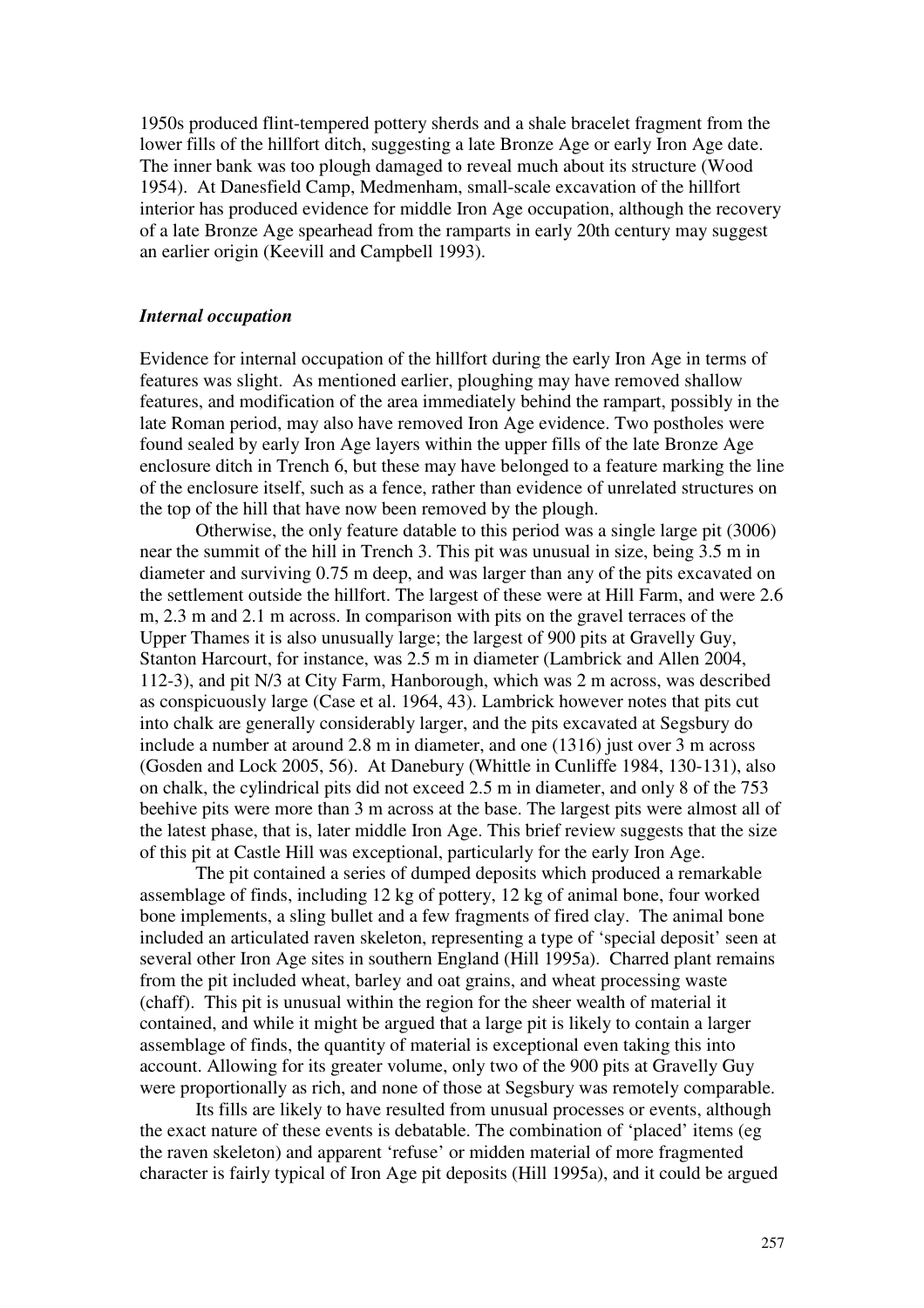that only the scale of the assemblage is out of the ordinary. The large and unabraded sherds of a number of vessels refitting across the fills, however, shows that deposition occurred rapidly, and that most of the material had not been curated for any length of time. In this context the number of animals represented, many of whose bones were also in good condition, is significant, as it indicates the death and disposal of a large number of animals in a very short time, something that is unlikely to have occurred commonly. It is therefore tempting to see the large quantities of animal bone and pottery as the residue of a specific event such as a feast, especially as particular types of vessel, possibly those associated with cooking and drinking, are very strongly represented in the pit assemblage. Against this, the animal bones show no particular emphasis on 'choice' meat, some of the young animals are neonatal, and some of the other finds, for instance the worked bone implements, would be more difficult to explain in this way.

Much depends upon whether we need see all of the material in the pit as representative of the same activity, and what the pit contents may have been intended to commemorate or to bring about. The neonatal animals may have been those stillborn during the spring lambing, but may still have been offered up at a celebration of spring. While the quantity of other animal bones does suggest that there may have been a feast, this may only have been an accompaniment to other ceremonies enacted at that gathering, of which the other items were perhaps offered in memory. The raven skeleton and the slingshot may have been connected, the shot either the one used to bring the bird down, or to represent its killing. The elaborate lid may have belonged to a vessel brought in gift exchange, or whose contents had been consumed during the rituals performed on this visit to the hilltop. The more domestic tools may then have represented the creation of garments prepared for the rituals, the assumption of certain domestic duties, perhaps on marriage, or their renunciation in a rite of passage. In addition, not all of the finds need have been incorporated deliberately; some abraded sherds of pottery were found that are believed to have been residual, and it is possible that some of the other items were also incorporated accidentally.

 Overall, it seems unlikely that this feature and its contents were simply the product of domestic activity, and an interpretation connected to some gathering, possibly in the springtime, is preferred.

Three of the four trenches excavated into the late Bronze Age enclosure ditch revealed a dark deposit in its top containing a considerable quantity of early Iron Age pottery and animal bone, and the fourth also contained some sherds. Unless the excavations have happened upon particular concentrations of such material, a significant quantity of early Iron Age finds is likely to have been deposited along the silted ditch on the hilltop. This evidence does not fit with the relative scarcity of early Iron Age features apparent from the geophysical survey and the excavated trenches. It strongly suggests either that a considerable number of features of this date within the hillfort have been destroyed entirely by later ploughing, or that the silted hollow was chosen preferentially for the deposition of material, possibly a deliberate reference to the past existence of the hilltop enclosure within the larger hillfort. The extensive evidence for early Iron Age settlement on the plateau below the hillfort, including numerous storage pits, makes the former suggestion perhaps less convincing. Evidence from the settlement outside the hillfort shows that middening was practised (see Chapter 5 Trench 14), and it is also possible that material was deliberately deposited in the hollow left by the earlier enclosure.

There is more tangible evidence for widespread occupation within the hillfort during the middle Iron Age, represented by thirteen pits in Trench 3 and one in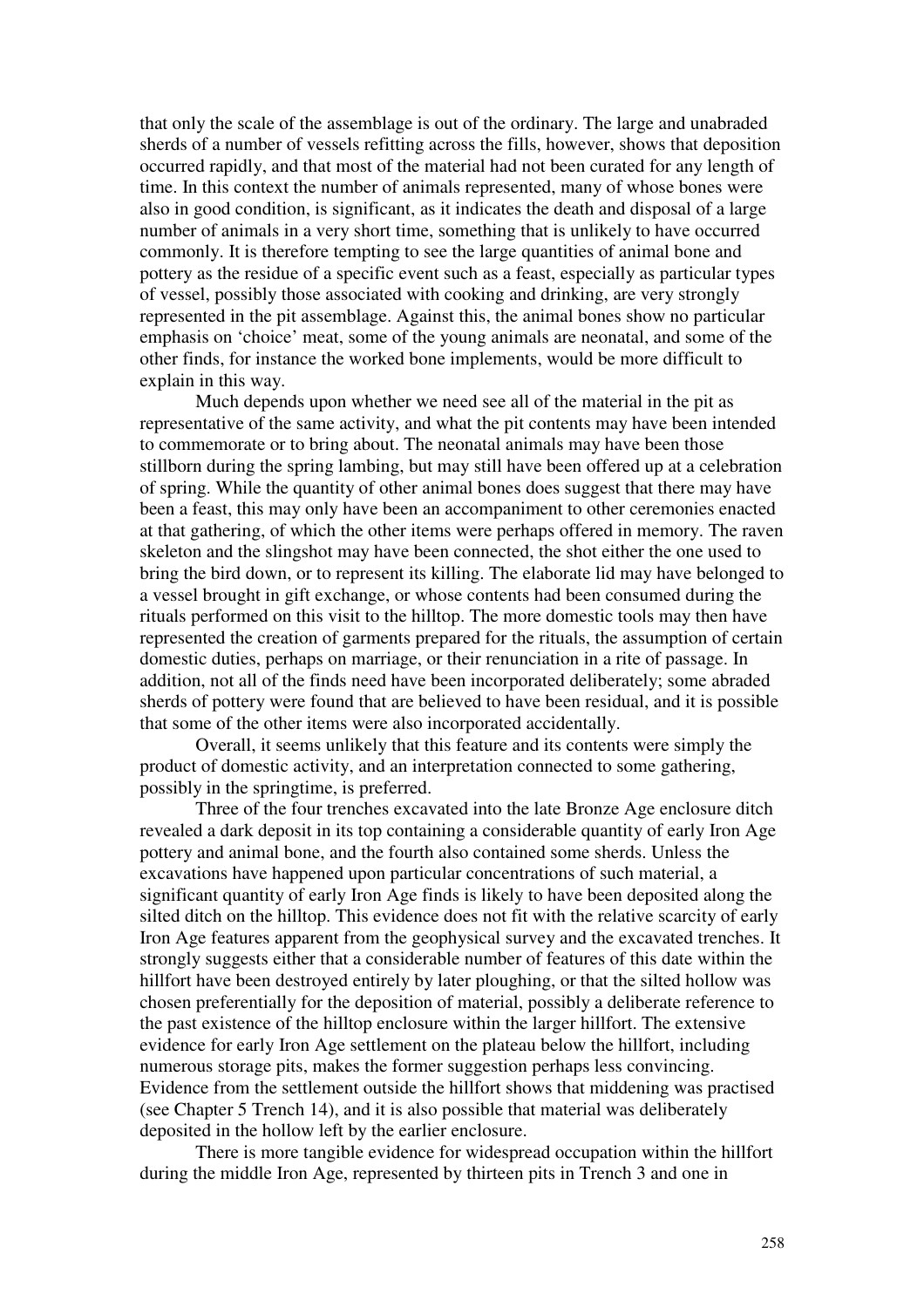Trench 6. Most of these were fairly shallow bowl-shaped features, although one probable storage pit of cylindrical form was also found. No less than six of the pits contained articulated, partially articulated or fragmentary human remains. Other finds were modest in range, being limited to limited assemblages of pottery and animal bone and some copper alloy fragments. Notably, environmental samples produced a small amount of fish bone, apparently from secure contexts. While fish is not generally thought to have played a significant dietary role in Britain during this period, pike bone has been previously been recorded from a middle Iron Age settlement elsewhere in the region at Watkins Farm, Northmoor (Allen 1990). The samples also contained limited amounts of wheat and barley grain and wheat chaff.

The human burials represent examples of the well-attested Iron Age tradition of depositing human remains in settlement and hillfort contexts. Neonates, adult females and males were all represented. Radiocarbon date ranges from the burials span the 4th to 1st centuries BC. The most remarkable of the burial deposits came from 'storage' pit 3152. At the base of the pit lay the crouched skeleton of an adult male, while the middle fill of the pit contained the partially articulated remains of an adult female, showing cut marks from the defleshing or dismemberment of the body. A neonate burial inserted into the top of the pit during the late Iron Age or early Roman period (see below) completed the sequence. Multiple burials of this kind are not common in Iron Age contexts, but some parallels do exist. At the Danebury hillfort in Hampshire, for example, one early Iron Age pit contained three successive inhumations, with a young adult male followed by an infant, in turn followed by another adult (Walker 1984, 447).

Within the local region, finds of Iron Age human bone deposits have come from Blewburton (Collins ), from Segsbury (Lock *et al*. 2005) and Alfred's Castle (Lock and Gosden 2000), perhaps suggesting an association between hillforts and mortuary ritual. Human remains have also been found at a number of non-hillfort settlements in the region, including at Hill Farm just outside Castle Hill. Most notably, more than 60 individuals were found at the settlement of Gravelly Guy, Stanton Harcourt, Oxfordshire (Lambrick and Allen 2004, Chapter 6 and 458-46). Nevertheless, the proportion of excavated Middle Iron Age pits associated with human remains at Castle Hill (some 46%) is still extremely high, and human bones found in the Late Roman quarry cutting other Middle Iron Age pits may well have derived from further examples. Only further excavation will determine whether the sample of pits that were excavated is anomalous or representative of activity within the hillfort, but on present evidence a strong association between this hillfort and burial is plausible.

Castle Hill is very unusual within the region in that the hillfort appears to have been associated with a contemporary settlement just outside on the plateau below. It may thus be possible to gain some sense of the role of the hillfort by comparing its finds assemblages with those from the trenches across the settlement. Overall, the artefact assemblages seem broadly similar, for example in terms of the character of the pottery. Finds of querns and pottery sherds with charred residues suggest that food preparation and cooking took place in each case. Each of the sites also produced artefacts probably associated with textile manufacture. There was also at least some evidence for cereal processing at both Castle Hill and the adjacent settlement. However, evidence for iron working (iron slag and a tuyère) was limited to the settlement, and this was perhaps one activity not pursued at the hillfort.

It is notable that the faunal assemblage from Castle Hill shows a consistently higher proportion of pig bone in the early and middle Iron Age than in the settlement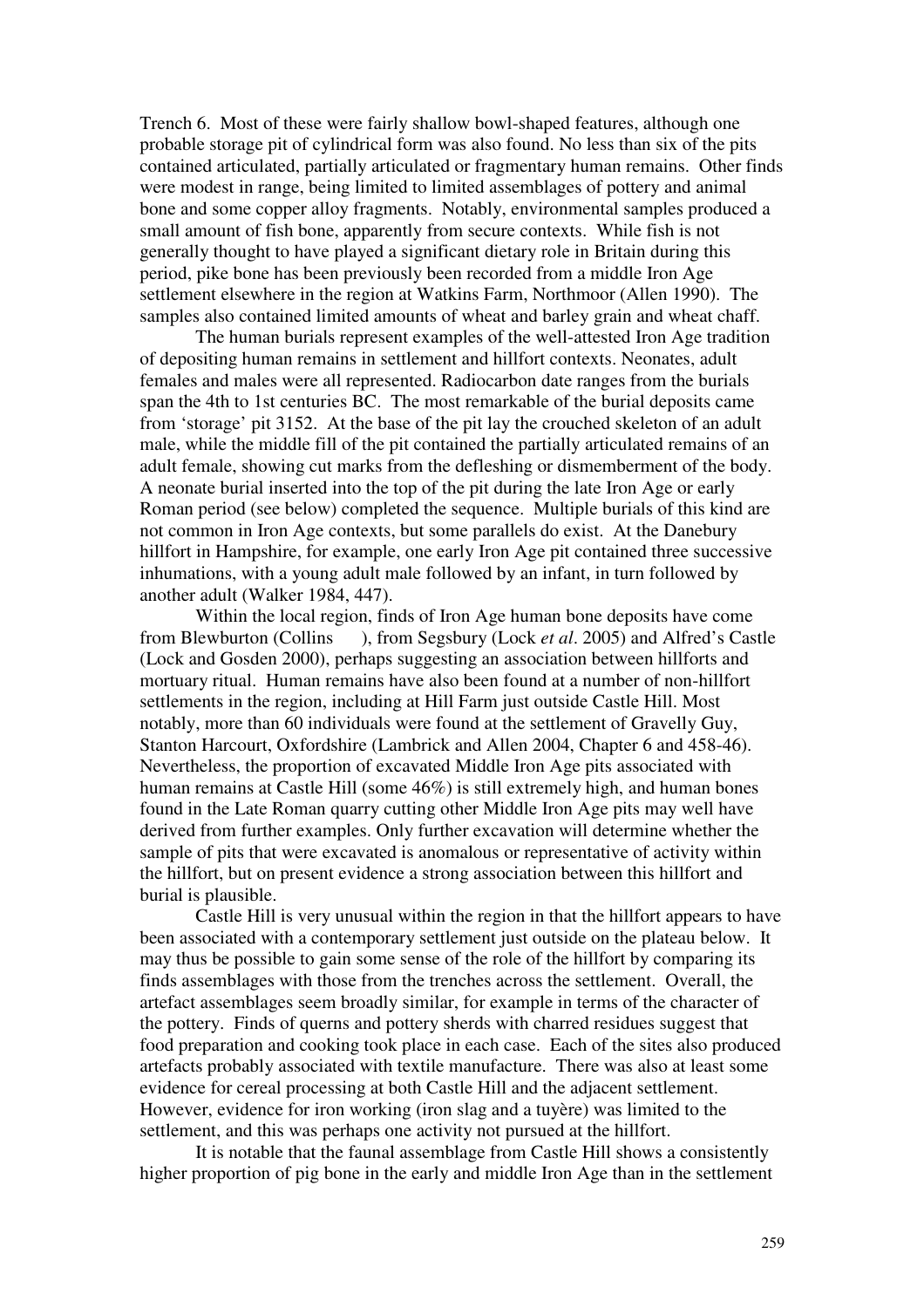below. The relative amounts of pig from the hillfort are in fact unusually high for this period in a regional context. This is potentially significant as it has been argued that pigs and pork carried status associations during the Iron Age (Parker Pearson 1999). Unusually fish bones were present in both early and middle Iron Age pits on Castle Hill, but an eel vertebra was also found in a middle Iron Age pit at Hill Farm. The occurrence of fish bones in both the hillfort and settlement probably indicates that fishing was practised by the local community; there were too few bones to suggest any distinction between the species found in either.

 Recent work elsewhere in southern Britain has emphasised the diversity of differing roles probably served by the sites lumped together under the label 'hillfort' (Hill 1995b; Hamilton and Manley 2001). Within the local region, the wide variation in size shown by hillforts arguably makes it unlikely that all performed the same functions. The smallest, Alfred's Castle, is only 2 acres in size, while the largest, Segsbury, is no less than 26 acres in size (Castle Hill is middling at *c* 10 acres). Furthermore, where excavated the interiors of the hillforts show significant variation in the character and intensity of occupation. At Uffington, a series of early Iron Age pits and limited evidence for middle Iron Age activity was found in the interior, while at Segsbury there was internal occupation including pits and roundhouse gullies from both the early and the middle Iron Age. In both cases, however, the excavators argue that the evidence is more commensurate with temporary, repeated occupation than permanent settlement. The lack of evidence for crop processing at Segsbury was highlighted in particular (Miles *et al*. 2003; Lock *et al*. 2005). At Alfred's Castle, however, preliminary results suggest dense early to middle Iron Age occupation in the hillfort interior, including storage pits, a roundhouse, and evidence for crop processing (Gosden and Lock 2001; Lock and Gosden 1999; 2000).

 Fully understanding the roles served by the hillfort at Castle Hill would require larger scale excavation of its interior, but a few observations can be made at this stage. The presence of the seemingly very substantial early to middle Iron Age settlement immediately to the south-west of Castle Hill suggests that warfare or raiding was not sufficiently frequent to make the hillfort itself the primary focus for permanent occupation in the immediate area. While it could be argued that the hillfort and surrounding settlement represent something akin to the medieval castle and surrounding town, there is as yet no evidence of structures within the hillfort, and apart from one pottery lid, the finds from the hillfort do not differ significantly from those in the settlement outside. Only the higher proportion of pig consumed within the hillfort suggests a significant difference between the hillfort and the adjacent settlement, and this need not imply a higher-status group within the hillfort, pig may have been consumed by the whole community, but in association with special events that only, or most often, took place within the hillfort. The hillfort can instead be viewed as serving certain more specific functions for this community and others in the wider local area. In addition to its potential role as a refuge in times of trouble, the hillfort may have served as a venue for special activities such as those represented by the unusual early Iron Age pit deposit and the atypical middle Iron Age burials.

# **THE LATE IRON AGE AND ROMAN PERIOD: ABANDONMENT AND REOCCUPATION OF THE HILLTOP**

Activity at Castle Hill seems to have been much reduced in scale during the late Iron Age and early Roman period. The focus of occupation in this period may have been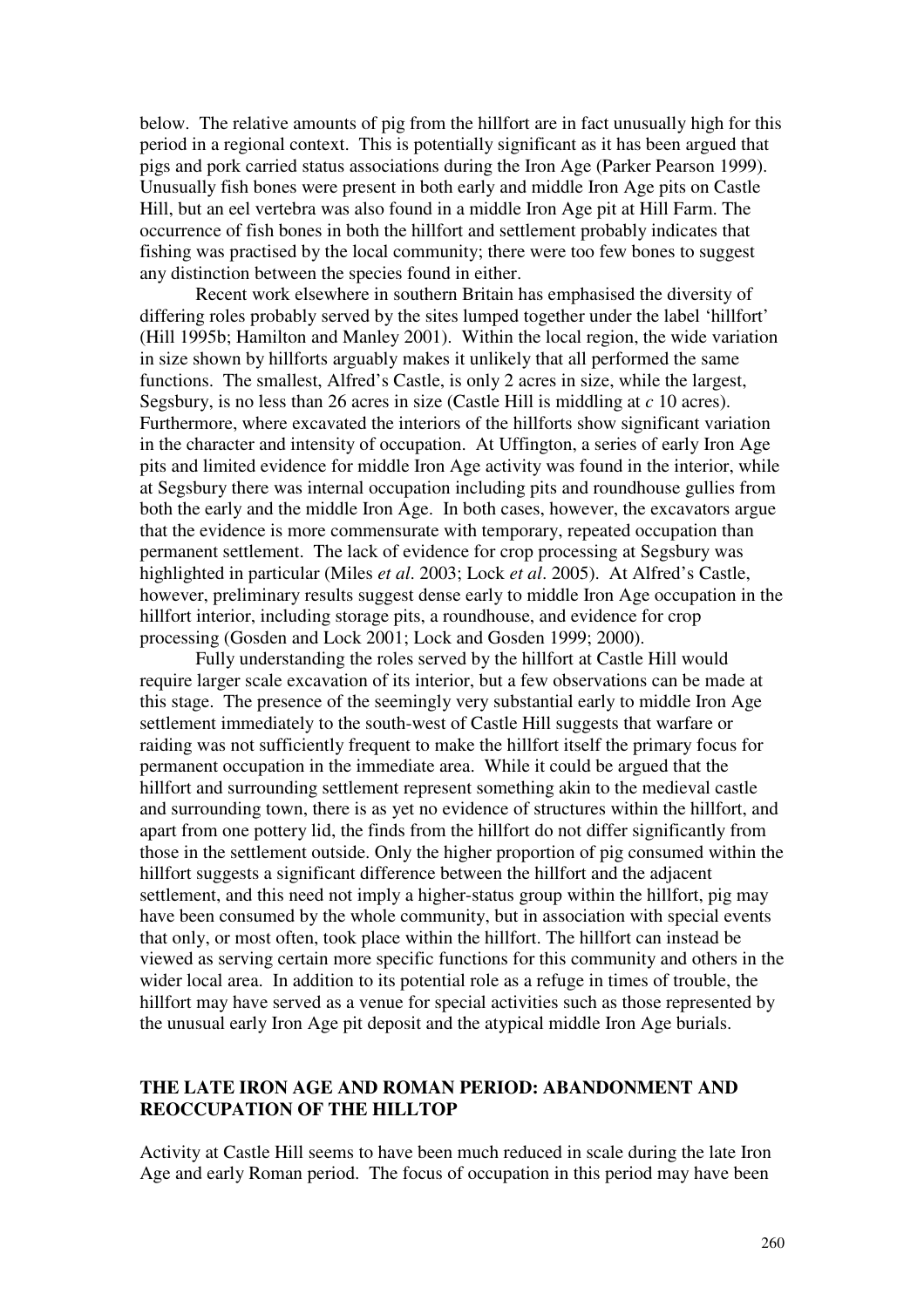on the lower ground to the south-west of Castle Hill, as pottery of the 1st to 2nd centuries AD has been recovered from Trenches 13-15 and Hill Farm, as well as from Rhodes' (1947) and Time Team's (2003) excavations.

Finds of late Iron Age to early Roman material from silting deposits in the hillfort ditch suggest that the defences were no longer actively maintained. The finds included modest amounts of pottery and animal bone, and some fired clay blocks of uncertain purpose. The only other evidence for activity in this period was the neonate burial inserted into the upper part of middle Iron Age pit 3152, which has been radiocarbon dated to 20 BC-AD 130 (Poz-12518:  $1945 \pm 30$  BP). The placing of this burial squarely within a pit that contained two much earlier inhumations is unlikely to be coincidental, indicating persistence in the tradition of using the hilltop as a place of burial.

The reduction in activity may indicate that the role of the hillfort as a local centre was taken over in the late Iron Age by the 'oppidum' at Dyke Hills, on the low ground on the opposite bank of the river. Access to or control of the River Thames was perhaps now deemed more important than the defensive benefits and visibility provided by a hilltop location. During the early Roman period the centre of gravity shifted again a short distance to the town of Dorchester.

 There was no evidence from the excavated evidence for significant activity on Castle Hill during the 2nd and 3rd centuries AD, but material held in Wallingford Museum from the 1920s amateur excavations in the Clump includes Samian ware and other coarsewares of a probable 2nd or 3rd century date, and Samian sherds were also given to the Reading Museum and the British Museum by . A penannular brooch found within a late Roman midden should date to the late Iron Age or early Roman period, and was presumably a long-curated item when deposited. Following this hiatus occupation returned in the late 4th century. Occupation below the hill in the area of Trenches 13-15 and Hill Farm seems to have dwindled by this time, although some late Roman pottery was recovered from the Rhodes (1948) and Time Team (Wessex Archaeology 2004) investigations of the building overlying the early Iron Age midden.

Features uncovered on Castle Hill included two very large pits in Trench 3. The function of these pits, which were only two of a line identified by the geophysical survey (Fig. 2.1), remains uncertain. The pits were vertical-sided and flat bottomed, though the upper sides of the larger of the excavated pits had weathered back to a 45º angle. The regularity of the sides and base of these features perhaps suggests that they were not simply quarries. No trace of any surrounding post or slot-built structure was found to indicate that these might have been cellars, though insufficient of either was dug to rule out the possibility of steps or of supports at the sides for a superstructure, and the weathering may have removed surrounding postholes or slots.

During the excavation it was noted that a seam of clay running through the chalk reached the side of the hill just above the line of pits indicated by the geophysical survey. This layer of clay would have prevented rainfall from draining through the chalk, so that a springline would have emerged on the hillside after heavy rain. It is just possible that these pits were temporary cisterns, as chalk will hold water for a short time before it drains away. Against this, a slightly smaller pit was found towards the top of the hill in Trench 4, again late Roman, and with the same rectangular shape, vertical sides and flat base as the larger pits.

A few much smaller pits were scattered across Trenches 3, 4 and 7, and midden layers were dumped behind the hillfort ramparts. There is no evidence that the hillfort defences were refurbished, however, with the build-up of silting and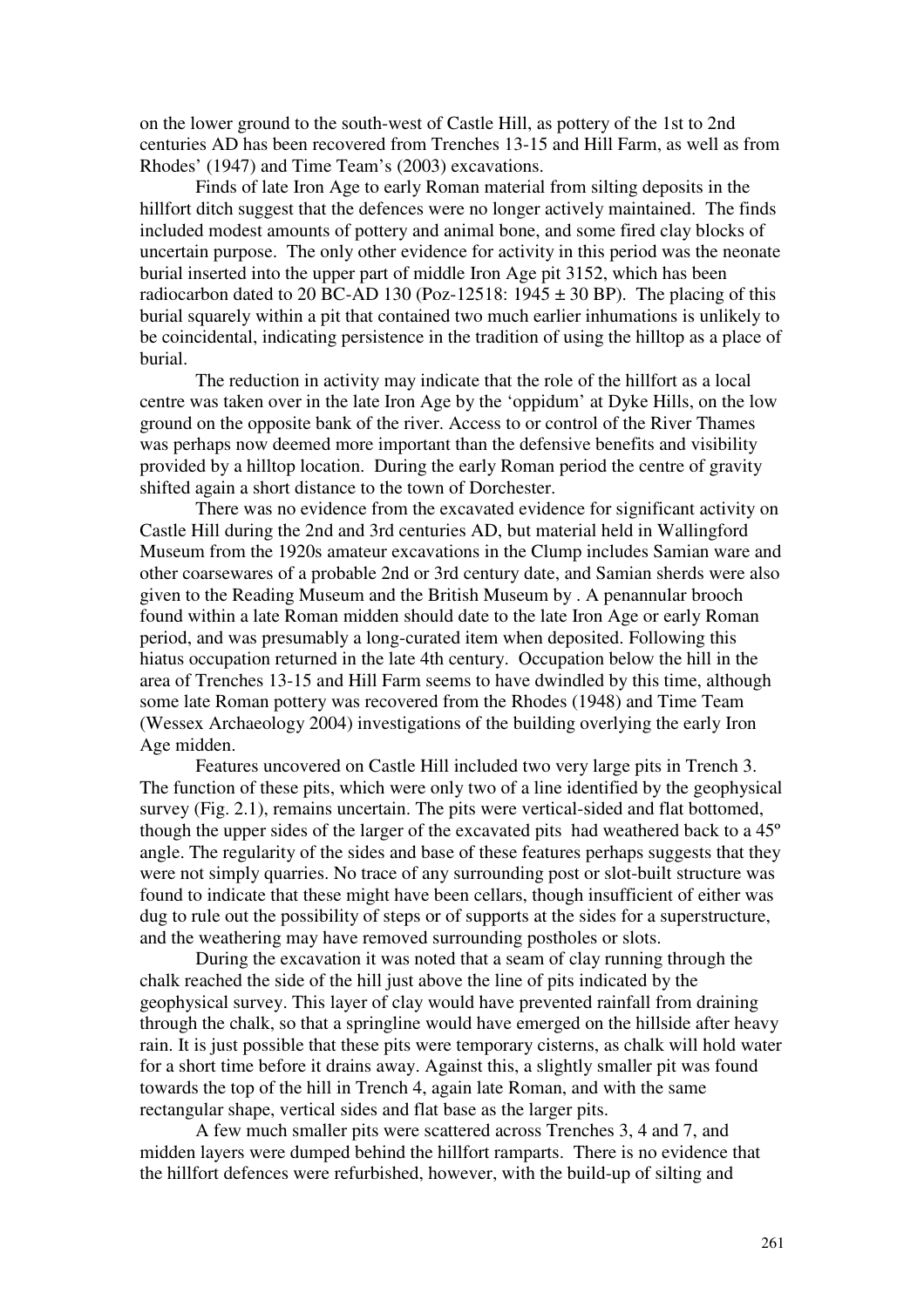erosion deposits in the hillfort ditch gathering pace in this period. A varied range of finds was recovered from late Roman deposits, including pottery, vessel glass, a rotary quern fragment, a spindle whorl, and several pieces of ironwork. Some tile was found, but not in sufficient quantities to suggest the presence of a Romanized building on the hilltop. Much animal bone were also recovered, along with small amounts of both freshwater and marine fish bone and some oyster shells. The overall character of these finds suggests domestic activity.

The hilltop was once again used for burial in this period, with a single inhumation grave occurring in Trench 3. Disarticulated human bone was found in the late Roman deposits in the hillfort ditch, although it is unclear whether this was a deliberate mortuary practice or simply the result of disturbance of earlier burials. Four unaccompanied inhumation burials found in the 1980s immediately outside the eastern entrance of the hillfort could well also belong to this period (Chambers 1986). The Roman burials found in the 19th century immediately outside the ramparts on the north and west are not closely dated, but apparently included both cremations and inhumations (Wade and McGavin 1978; Fig. 1.2 No. 9). The bracelet found nearby (Fig. 1.2 No. 10) might indicate that some at least were late Roman. Human bone from rabbit holes in the ditch on the south-east was also handed in during the course of the project, though whether this was Roman or prehistoric is unknown. All of this suggests either the reuse of the hillfort by a substantial population in the later 4th century AD, or possibly continuity of use of the hillfort as a place of burial throughout much of the Roman period.

 Reoccupation during the late 4th century AD can been seen at several other hillforts in the region. At Rams Hill, a rectangular enclosure cutting the eastern side of the hillfort ditch contained three inhumation burials along with coins giving *terminus post quem* of AD 395 (Piggott and Piggott 1940; Sutherland 1940). It has been suggested that this enclosure could have been the temenos of a late Roman shrine (Bradley and Ellison 1975, 71). At Uffington, activity dating to the late 4th and early 5th centuries AD was found within the hillfort interior, mostly in the form of unstratified artefacts, suggesting to the excavators that the site was a focus for votive deposition. An oven or corn-drier was also found, however. Just outside the hillfort, 49 inhumations and 9 cremations were found cut into a Neolithic long barrow, with at least one of the burials dated by pottery to after AD 340 (Miles *et al*. 2003). Slightly further afield, at Madmarston Camp in north Oxfordshire, limited excavation has produced 4th century pottery, coins and other artefacts from layers butting up to the inner face of the hillfort rampart, as at Castle Hill (Fowler 1960).

 Castle Hill is thus just one example of a more general trend within the region to return to long-abandoned hillforts during the closing decades of the Roman period. The character of the activity at these sites is not easy to characterise. A mortuary or other ritual element seems to be typical, although at Castle Hill this may well have been combined with domestic occupation. Whether the use of Castle Hill for burial during this period was informed by any continuing memory of its comparable use during the Iron Age is uncertain.

# **POST-ROMAN OCCUPATION AND AGRICULTURE**

Evidence for activity in the early to middle Saxon period was limited to four small residual pottery sherds from Trench 3. As a few Saxon sherds have previously been recovered as surface finds from Castle Hill (Wade and McGavin 1978), and Saxon sherds are also recorded from just north of the defences (Fig. 1.2, OA 17), it would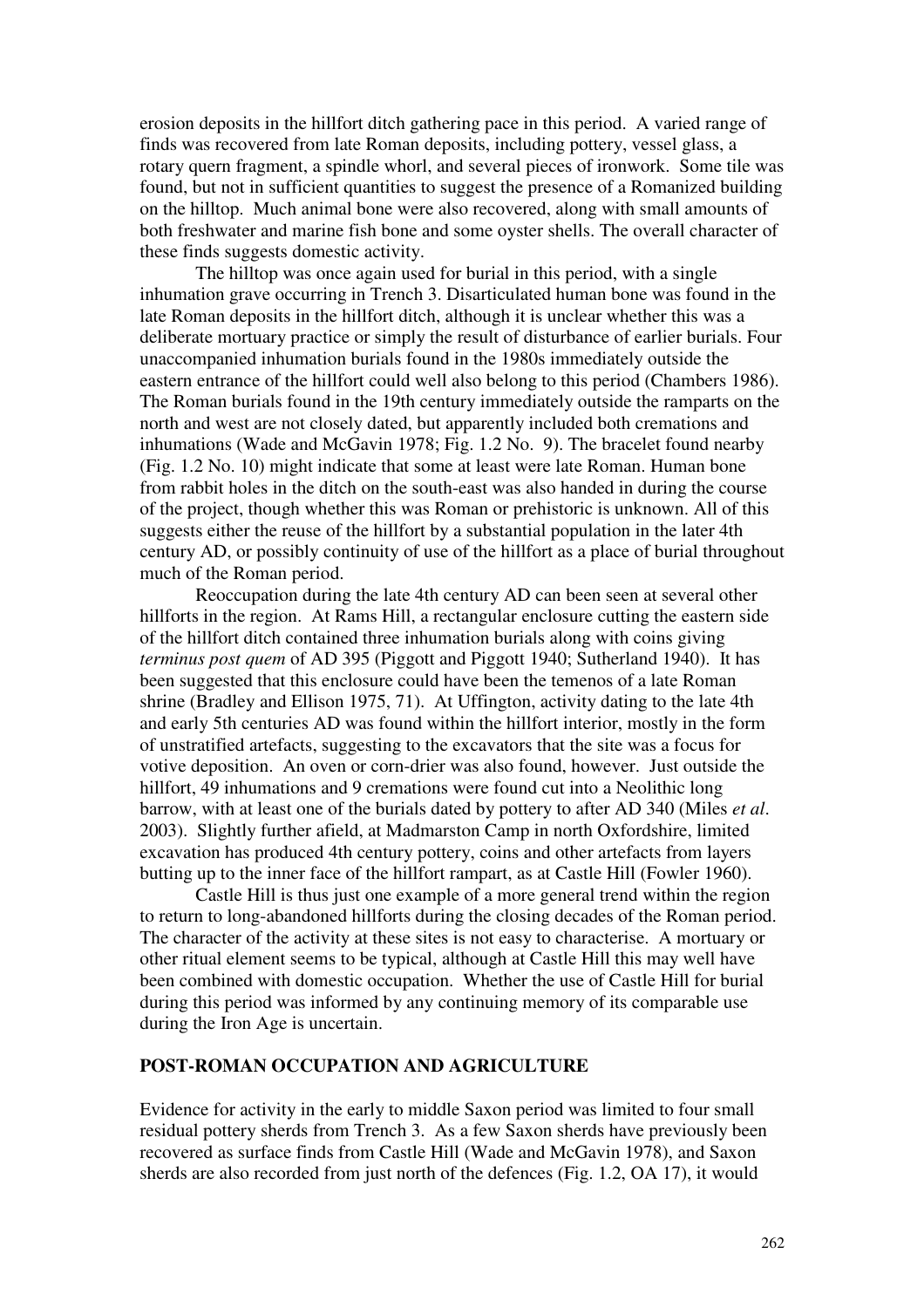seem that there was some use of the hilltop during this period, perhaps continuing on from the late Roman occupation.

 There is more substantial evidence for occupation during the 11th to 13th centuries. Individual pits occurred in both Trenches 4 and 6, containing local Wallingford ware pottery and, in one case, a spoon bit augur. Significant amounts of charred wheat, barley and oat grain were recovered from the pits, but the absence of chaff may suggest that the processing of the grain took place elsewhere. Abundant beech charcoal and some hazelnut shell also occurred in the pits. The assemblages from the pits may suggest an emphasis more on the use of local woodland resources than on farming. Subsequently, however, the area was given over to agriculture, as indicated by a ploughsoil deposit overlying pit 6011 but predating the 18th century planting of the Clumps.

 Ploughing of the hilltop during the medieval period is also suggested by a series of colluvial layers which built up behind the hillfort ramparts in Trenches 2 and 3. Among the finds from these layers were further sherds of Wallingford ware pottery and a number of iron objects, including a decorative door hinge fragment, a padlock bolt, a horseshoe and two possible arrowheads. The sherds of Wallingford Ware included an associated group of large sherds from a single vessel, suggesting that this had been deposited during the same phase of occupation represented by the pits, and prior to the onset of agriculture. By analogy with the sequence seen in Trench 6, it could be suggested that these colluvial layers resulted from agricultural use of the hilltop after the two pits had been infilled, incorporating material from the preceding medieval occupation, although this chronological relationship cannot be proven.

#### **THE SETTLEMENT OUTSIDE THE HILLFORT**

#### **Introduction**

Geophysical survey has demonstrated the presence of a very substantial prehistoric settlement south, west and south-west of Castle Hill, within which a number of different elements can be discerned. Despite several different campaigns of excavation, however, only a very small part of this extensive settlement has been examined, making interpretion of the overall duration and development of this settlement extremely tentative. Sufficient has been done to make an outline interpretation possible, but the limited scope of the investigations needs to be borne in mind during the following discussion.

#### **Late Bronze Age activity**

A late Bronze Age element to the occupation on the plateau south of Castle Hill and Round Hill was first noted by Hingley when he wrote up Rutland's 1970 excavations on the site of the Castle Hill carpark (Hingley 1978). In addition to the evidence from the car park, Hingley suggested that there was late Bronze Age material amongst that recovered by Rhodes (ibid., ). Time Team's excavations in summer 2003 included a pit containing a fragment from a pyramidal loomweight (not mentioned in Wessex Archaeology's assessment report), a characteristically late Bronze Age form, and the excavation of Trench 14 in 2004 confirmed the presence of a late Bronze Age activity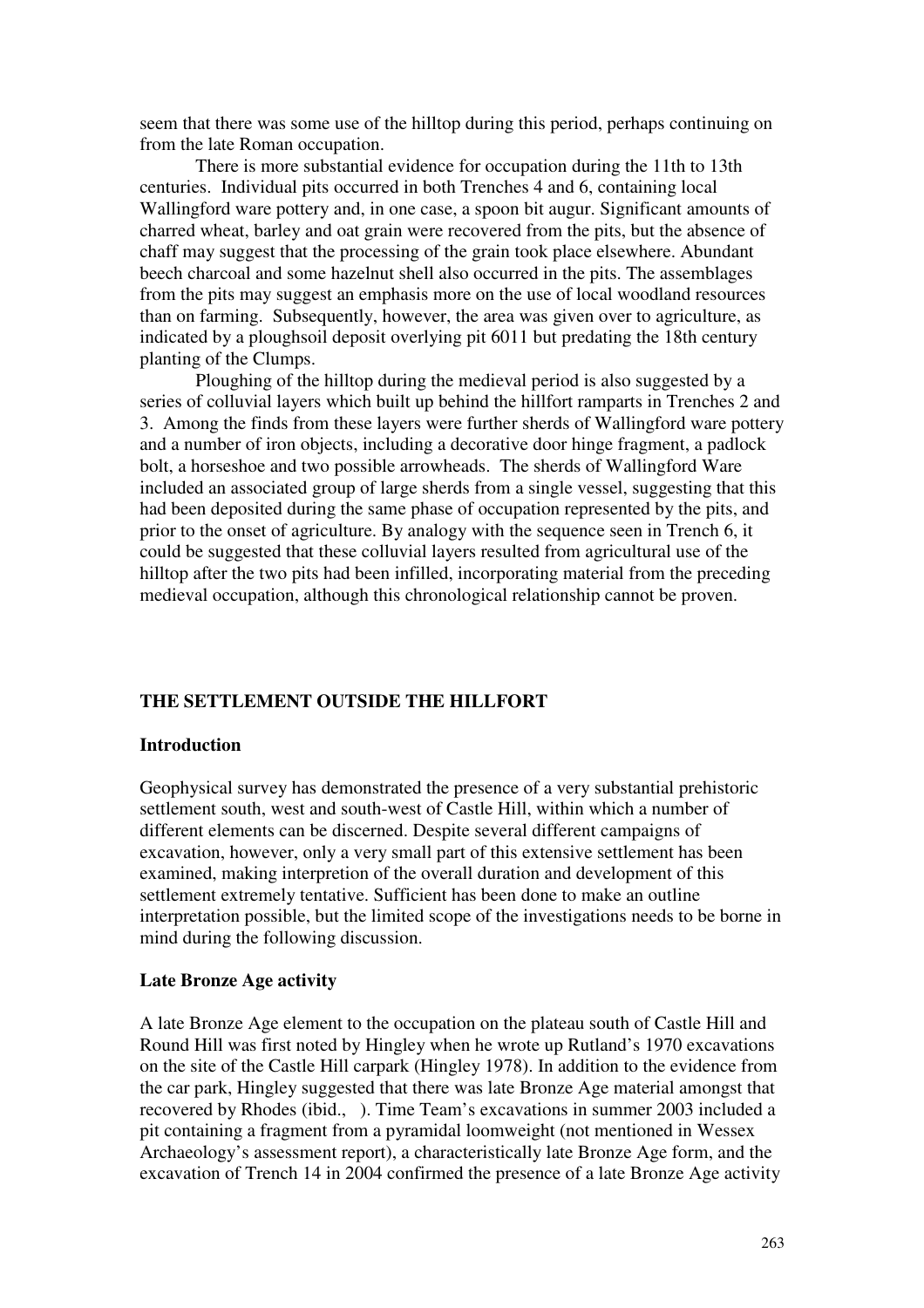horizon beneath the early Iron Age midden. Two features in Trench 15 south of Hill Farm were tentatively dated to the late Bronze Age, and a scabbard chape was found by metal detecting in the vicinity of the trench. Small quantities of late Bronze Age pottery were also recovered from the excavations at Hill Farm. The discoveries thus spread some 700 m along the plateau, though activity is concentrated beneath the midden and to the east.

#### *The midden*

The buried land surface in Trench 14 lay at the base of an accumulation of dark soil containing numerous finds, which is interpreted as a midden. The chronology of the stratigraphic sequence is not particularly clear. In his excavation Rhodes (Rhodes 1948, 22) found a few Iron Age sherds and Beaker pottery at the base of his sequence (layer 4), while in Trench 14 the earliest features contained either late Bronze Age or early Iron Age pottery, and were sealed by soils corresponding to Rhodes' layer 4. It is therefore possible that the whole sequence is of early Iron Age date, the Beaker and late Bronze Age finds being residual in a reworked soil, or derived from activity further upslope.

Alternatively, some of the postholes only recognised where cut into the light soils at the base of the sequence may in fact have been cut from higher up, and similar unrecognised features could also explain the presence of a few early Iron Age sherds in layers otherwise containing mainly late Bronze Age or earlier finds. This interpretation, which is preferred here, would mean that there was a buried topsoil containing finds from activity of Beaker, Middle Bronze Age and late Bronze Age date sealed by middening.

The preservation of large and unabraded sherds of late Bronze Age pottery, and the presence of a swan's neck pin of Hallstatt D type, close to the base of the sequence in Trench 14, probably indicates that the midden began to accumulate either during the late Bronze Age or immediately afterwards. The wolf bone from the base of the midden may therefore provide an approximate start date to the accumulation. The quantity of late Bronze Age pottery within Trench 14 alone, an area of only 10 x 2 m, suggests a significant accumulation of occupation material across the midden as a whole, whose extent, although uncertain, was tested by augering and can be broadly estimated using the negative evidence from some of the Time Team trenches excavated in the vicinity (Fig. 5.1). The auger survey suggested that the deposit extended for at least 30 m east, west and north, and south to the hedge bordering the road. The sequence was truncated in Time Team (hereafter TT) trenches 7, 8 and 10, only a pebble horizon and a thin layer of soil above (probably corresponding to 1457 and 1456) surviving below the Roman levels. The midden deposits were probably present in a deep soil build up in TT trench 4 that contained much early Iron Age pottery, but were absent from TT trenches 6, 9 and 11, suggesting that the midden did not reach the west side of the Roman enclosure, nor the north-east, but did continue beyond it on the south-east. This suggests that the midden is more than 60 m and less than 100 m in diameter.

Just north-west of the Castle Hill carpark, some 120 m to the south-east, a dark occupation deposit overlying a light occupation deposit was found in test-pits by Rutland (Hingley 1978). The sequence is similar to that in Trench 14, and the excavator compared this to the midden deposit found by Rhodes, but the two deposits are certainly not linked, as no trace of such a deposit was found in Time Team trench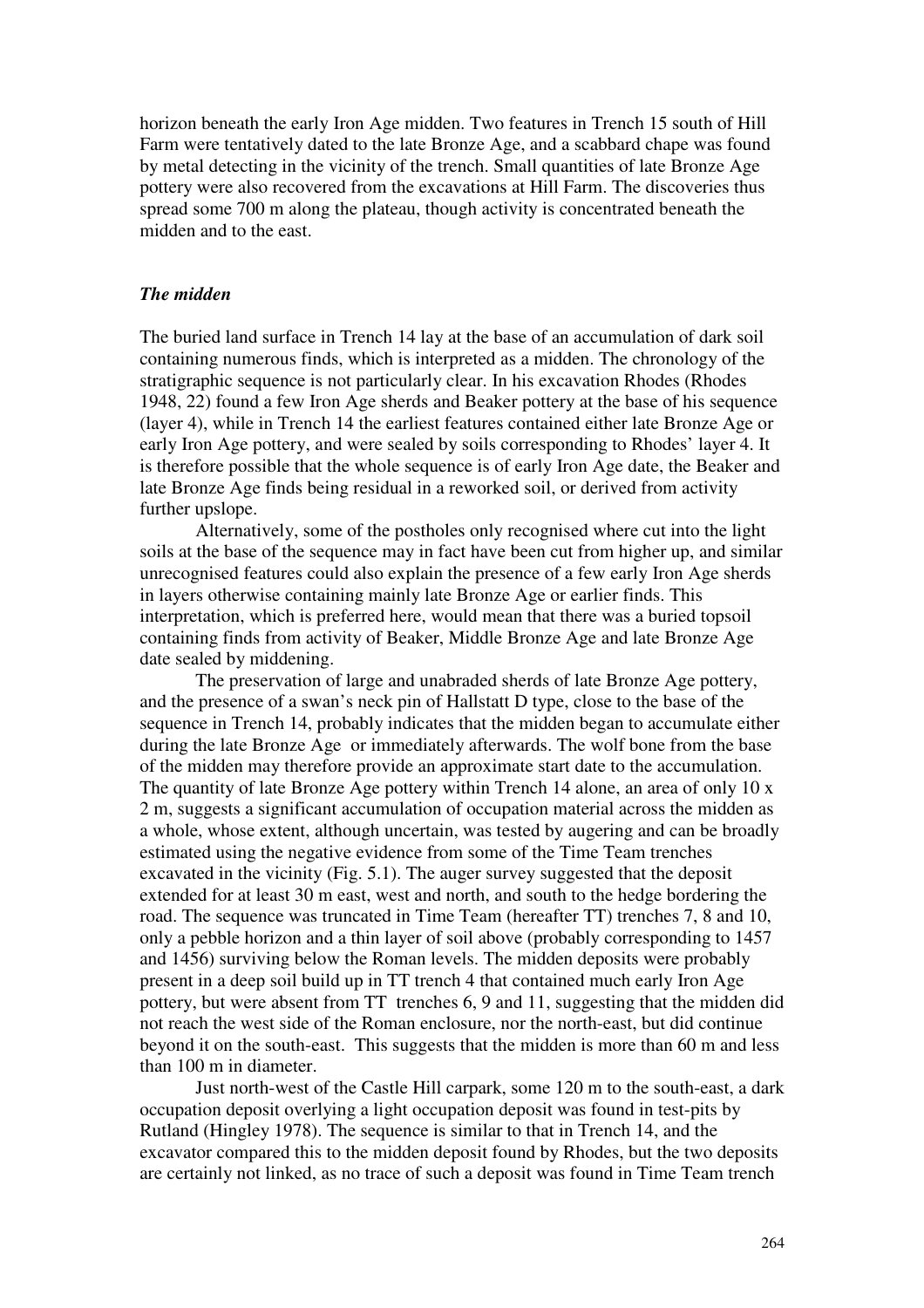11 dug midway between them. Several explanations are possible. Perhaps Rutland's deposits were the result of digging into a large feature of some sort, perhaps this was a second smaller localised midden, or possibly there was originally a much more extensive midden or occupation deposit that was later truncated. This might have occurred in the Roman period, such that the deposits were removed outside the ditched enclosure, but were preserved inside it, or the truncation may have occurred in the medieval period, but did not penetrate the area of Roman building debris, and also did not occur at the headlands at the edge of the medieval fields, such as that running south-west from the hillfort entrance.

On balance a very extensive occupation deposit seems least likely, although middens in the Vale of Pewsey do reach even greater size than this (Lawson 2000). TT trench 11 contained only a modest quantity of early Iron Age pottery, the majority of which came from two pits, and later features did not contain the quantity of residual material that might have been expected had the midden deposit extended over this area.

The deposit uncovered by Rhodes, Time Team and in Trench 14 is interpreted as a midden, rather than simply as an occupation soil, due to its depth, the condition of some of the finds, including large pottery sherds and groups of sherds, and complete animal bones, within it, and due to the sheer quantity of finds. As such, it bears comparison with the very large middens of later Bronze Age and Iron Age date found in Wiltshire, predominantly in the Vale of Pewsey, at sites such as Potterne, All Cannings Cross and Chisenbury (Lawson 2000). These sites are characterised not only by the quantity of finds within them, but also by the associated structural evidence, in particular chalk platforms like the one found by Rhodes (Mc Cormick ?? ).

The site at Potterne began in the Middle Bronze Age and continued until the end of the early Iron Age; at Little Wittenham accumulation appears to have begun only towards the end of the Bronze Age, and to have finished by the end of the early Iron Age, although it is possible that the limited investigation has only tested a peripheral area of the midden, and that earlier deposits will be found at its core. A shorter period of use would in part explain the more limited scale of the Little Wittenham midden, but may also indicate that this southern custom was only adopted here after it had been customary for centuries in Wiltshire. Some of the Witshire middens, such as All Cannings Cross, also date mainly from the earliest Iron Age.

At Potterne the range of finds, and the areas from which they are drawn, led Lawson to argue that these accumulations are more than the rubbish dumps of local settlements, and that they represent the deposition of materials from a wide area, and by large numbers of people, perhaps at times of major gatherings. The scale of excavation at the Wittenham site has been small, but the finds do include rare items such as the swan's neck pin and the wolf bone, as well as a variety of bone and other artefacts. A similar function to that suggested for Potterne may be represented, albeit on a smaller scale, on this site.

 Within the Upper Thames Valley, sites of this type have not previously been positively identified, although others may well exist. At Wallingford a late Bronze Age occupation deposit some 0.3 m deep was found on an eyot in the Thames (Cromarty et al. 2006). This is one of several such island sites where accumulations of this date are known, most notable being Runnymede (Needham and Sørensen 1988; Needham and Spence 1996).

Perhaps an even closer parallel is the site at Woodeaton, where a remarkable range of Iron Age metalwork has been recovered (Kirk 1949; Goodchild and Kirk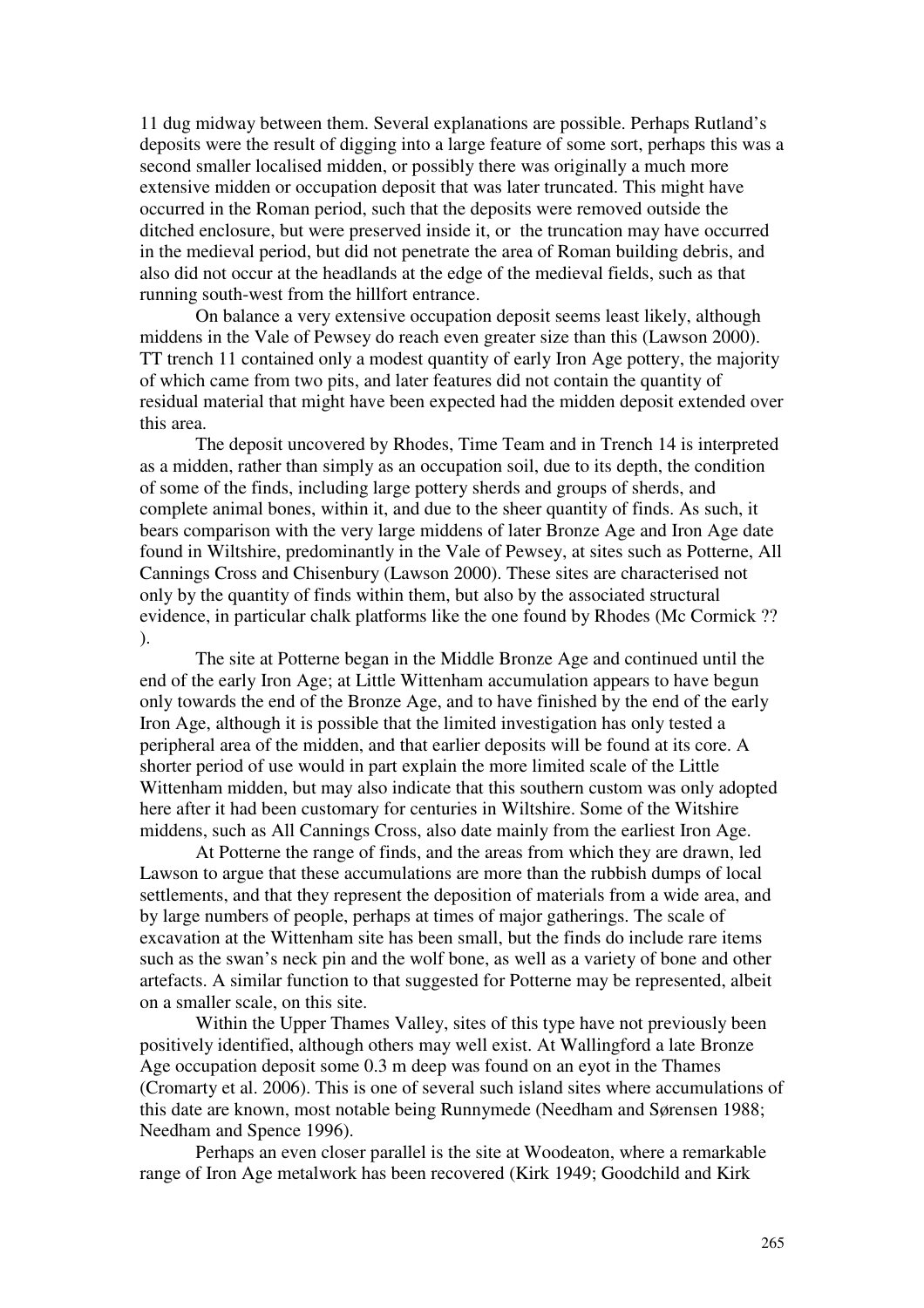1954; Bagnall-Smith 1998). Excavations by Harding showed that the Roman temple was underlain by an Iron Age dark occupation deposit some 0.4 m deep that extended for at least 20 m in either direction, and which included small areas of cobbling within it (Harding 1987). This deposit had material of late Bronze Age and early Iron Age date at the base, and although the deposit was somewhat mixed, predominantly middle Iron Age pottery towards the top. This may well be another such midden site, which Harding suggested might have been involved in metalwork production (ibid, 33). Further fieldwalking, geophysical survey and limited trenching by Oxford Archaeology in 1990 has found more evidence of this dark deposit, and has shown that the Woodeaton deposit lies within an extensive cropmark complex including what appear to be several roundhouse gullies and enclosures (OA 1991; information from G Lambrick). As at Little Wittenham, the midden may have formed part of a wider settlement, but the chronological and spatial relationships between them has not been tested by excavation.

### **Early Iron Age occupation**

#### *Date and extent of occupation*

Early Iron Age activity has been found covering almost the full extent of the settlement identified by geophysical survey. Excavations by Rutland in 1970 (Hingley 1978) revealed pits and a possible roundhouse gully just east of the car park, and Rhodes, Time Team and the excavation of Trench 14 indicated the presence of a midden some 200 m to the west. Time Team's trenches 11, 9 and 6 investigated early Iron Age pits, showing that settlement activity extended across the area between them, and (in the case of the pit in Trench 6) beyond. Trench 19 to the south revealed a series of semicircular gullies of small diameter, at least one surrounding a four-post structure, and Trench 15 revealed another focus of activity including a probable roundhouse gully, a dense cluster of pits and other ditches. Further early Iron Age features, including another ring gully of small diameter, were exposed in the staff car park to the north just east of Hill Farm, and several early Iron Age features were encountered during the excavations within and to the west of Hill Farm. A wide scatter of residual pottery was recovered from later features here, testifying to an early Iron Age presence in areas where no contemporary features were identified.

 Whether all of this activity was contemporary has not been clearly established. The illustrated material from Rutland's excavations included handled bucket-shaped jars and bowls that are early Iron Age, but are not closely dateable. Finds from Rhodes' excavation of the midden include a few examples of earliest Iron Age type, as do those from Trench 14. His bowls include a large proportion of carinated types, which may be earlier that the round-bodied angular bowls that are argued to date from the later part of the early Iron Age (see Chapter 3). Some sherds belonging to the round-bodied type were also present in Trench 14. Although the material from the Time Team excavation of the midden has not been analysed for publication, initial assessment and spot-dating showed a similar variety of material to that recovered by Rhodes (Wessex Archaeology 2004; Allen pers. Comm.). This suggests that activity was continuing on the midden throughout the early Iron Age.

Associated with the round-bodied angular bowls on Castle Hill were coarse shelly vessels with T-shaped rims, which were also argued to belong in the later part of the early Iron Age. Another substantially complete example of the latter was recovered from a pit in Trench 15 cut by other pits attributed to this period, showing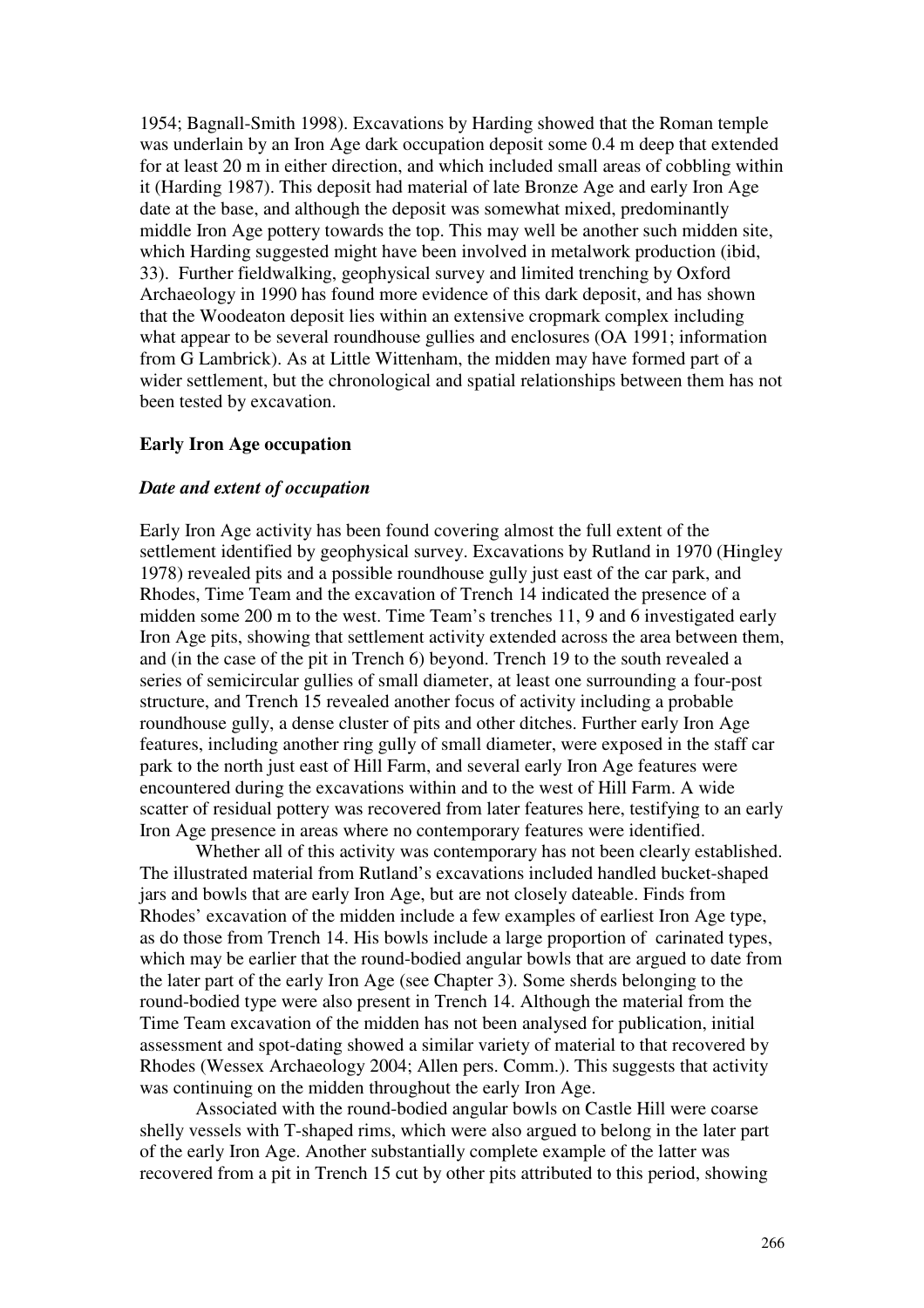that some of the early Iron Age activity in this trench was of the 5th century. There were also no clearly identifiable forms of the earliest Iron Age at Hill Farm or in Trench 15, perhaps suggesting an expansion of early Iron Age settlement from further east. The material from Trench 19 did not include large assemblages, and so is not closely dateable.

### *Structural evidence*

Structural evidence from this phase is limited but varied. One probable roundhouse gully 13 m across was fond in Trench 15, two possible posthole rings in Trench 19, one 7 m across, the other only 5 m across, and one four-post structure, also in Trench 19. Another probable roundhouse drainage gully, this time only draining the uphill (northern) side of the structure, was found by Rutland adjacent to the Castle Hill Car Park (Hingley 1978, Fig. ). The diameter of the gully in Trench 15 is similar to that commonly found at Ashville, Abingdon (Parrington 1978) and at Gravelly Guy, Stanton Harcourt (Lambrick and Allen 2004), but nothing unfortunately survives to indicate what, if any, type of building lay inside. At 7 m across the larger post-ring in Trench 19 is similar to one at Ashville (ibid., Fig. 17), and well within the range of those found at Gravelly Guy (ibid., Fig. 3.12), most of which had doorposts beyond the ring, suggesting aisled construction. The post-ring at Ashville, however, did not. The east and south-east of the ring in Trench 19 lay beyond the limits of excavation, so cannot usefully be categorised further. The post-ring of the roundhouse within gullies 174/5 at Hill Farm is only 5 m across, and single examples of post-rings as small were also found at both Ashville (ibid., Fig. 12) and at Gravelly Guy (ibid., Fig. 3.11), but at Hill Farm and at Gravelly Guy this was only the inner ring of a larger aisled structure, and the same was probably true at Ashville, where a series of probable door posts on the south-east were not recognised. It is possible that outer doorposts could lie outside the limits of Trench 19. Smaller buildings with irregular post-rings are known, for instance at Mingies Ditch, Hardwick-with-Yelford (Allen and Robinson 1993, Houses 1, 2 and especially 4). Alternatively this post-ring could simply represent a fence.

If genuine, the four-post structure within semicircular gully 19183 is towards the upper end of the size range for most sites in the region, comparable for instance to the largest of those at Gravelly Guy (ibid., Fig. 3.16), and with correspondingly substantial postholes. Four-post structures at least 3 m square are however a feature of this site, two of those at Hill Farm (548 and 549) being as large, and one (structure 547) considerably larger. Additional postholes along the sides are occasionally recognised on other sites, but appear to be another feature of this settlement, as they also occur with structures 548 and 549.

A number of four-post structures with surrounding gullies are known in the region; at Ashville early Iron Age ditch 346 (Parrington 1978, 11 and Fig. 10) formed a crook-shaped enclosure around a possible four-post structure, but clear semicircular ditches like those in Trench 19 are uncommon. A semicircular gully 180 of similar diameter at Ashville (ibid. Figs 3 and 4) surrounded postholes that could have included a four-post structure, but this was not recognised as such by the excavators, and the gully was dated to the Middle Iron Age. The alignment of the ends of the gully with one side of the four-post structure is not matched within the region, and could even indicate an alternative structural arrangement such as a semi-circular building. The presence of several semicircular gullies in Trench 19 may indicate that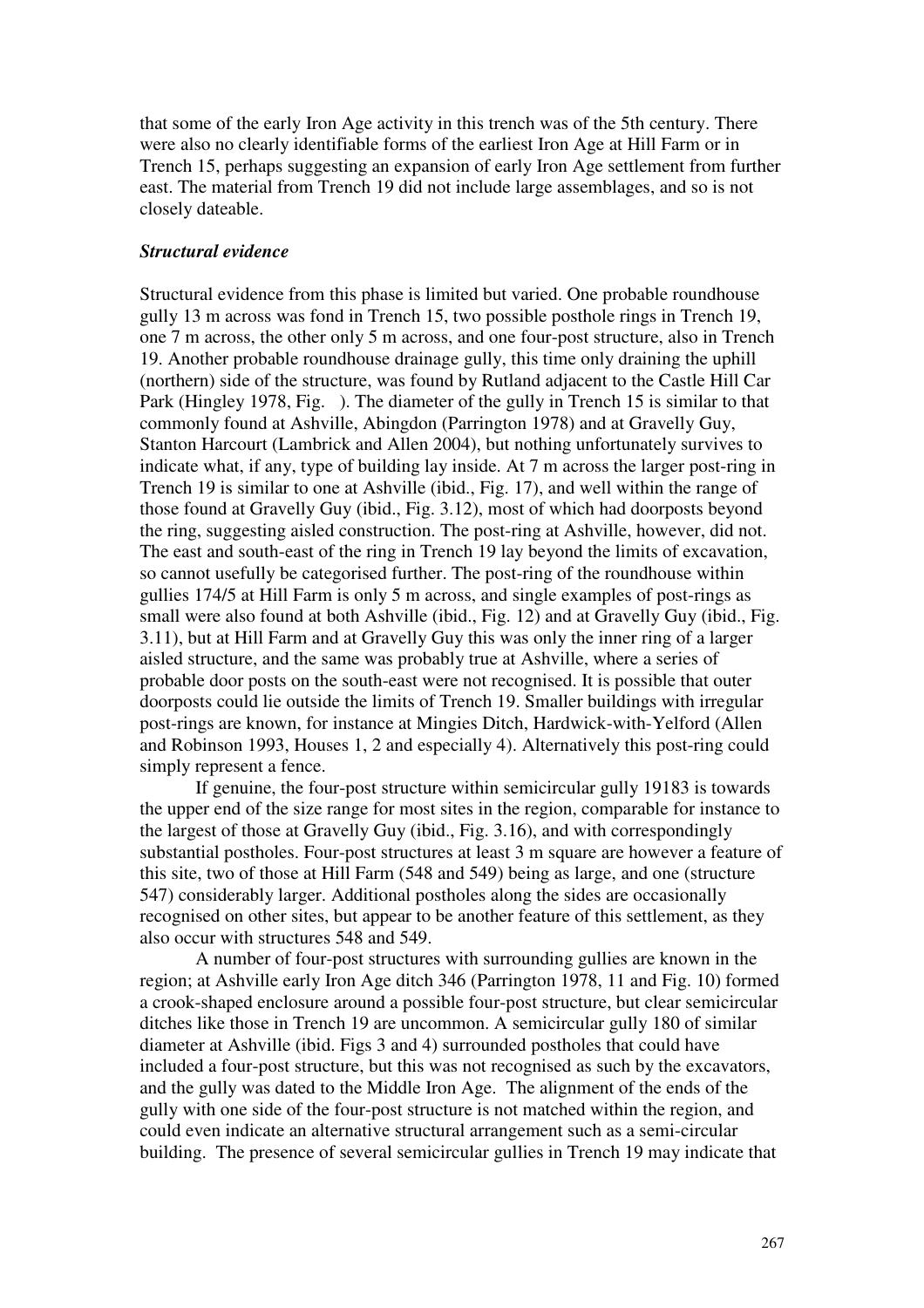a group of such structures lay within this area, a possible hint of zoning within the early Iron Age settlement.

#### Pits

A number of pits of this period were excavated in Trench 14, and several others were excavated in Time Team trenches 6, 9 and 11. The pits came in two sizes, those around 0.5 m in diameter, and those 1 - 1.5 m in diameter; the larger pits survived up to 0.8 m deep. Three or four large pits at Hill Farm may also be of this date, but stand out from the rest in terms of size (2-2.5 m in diameter and up to 1.2 m deep) and fills, having very few finds.

The pits were filled in a variety of ways, some showing a pattern of slow natural silting, others rapid infilling, and yet others a combination of phases of both. As is now commonly recognised on Iron Age settlements, some of the pits contained placed deposits. The most obvious of these was a pile of sherds from a large jar with a T-shaped rim, and from a decorated black burnished bowl, found on the base of a shallow small pit (15018) underneath a pile of small burnt pebbles. The pebbles were mostly of similar size, about 50 mm in diameter, and could perhaps have been used as slingshots. Other examples of placed deposits include the adult and child skeletons buried in intercutting pits (15003 and 15155), a complete and usable saddle quern in pit 15069 and possibly a pair of horse mandibles in pit 15010.

### **Middle Iron Age**

#### *The extent and character of the settlement*

Amongst the widespread settlement activity identified through geophysical survey, one of the most prominent features is the ditch or ditches running for some 800 m in an arc from west of Round Hill to south of Castle Hill, with various ditches and pit alignments at right angles either side suggesting a division into fields or enclosures (Figs 5.2 and 5.3). This ditch was sectioned in Trench 13, and at this point was shown to date to the middle Iron Age. The ditch, which formed the main spine of the settlement system, splayed east of Trench 15 to form a sub-rectangular enclosure in one phase, and was interrupted where crossed by Trench 19, a penannular enclosure (Fig. 5.10, 19188) lying along its projected line.

A second pennanular enclosure, probably enclosing a roundhouse, was found within Trench 19 north of this, ie on the north side of the boundary line (Fig. 5.10, 19185). Other than this no significant evidence of Middle Iron Age activity has yet been recovered within the arc of this boundary. Nothing of this date was recognised in Rhodes' or Rutland's excavations (Rhodes 1948, Hingley 1978), nor in the Time Team trenching in 2003 (Wessex Archaeology 2004). The excavation of Trench 14 similarly contained only a handful of sherds diagnostic of the middle Iron Age, perhaps suggesting that there was a drift of settlement southwards in this period, and that the bulk of middle Iron Age activity may have lain south or outside the boundary. Given the presence of early Iron Age activity west of the boundary, however, and the Middle Iron Age pennanular gullies to the north in Trench 19, this was clearly not a hard and fast division, and much more investigation would be needed to clarify its function.

Adjacent to the boundary at the east end of the settlement were ditches suggesting an enclosure about 1 ha. in area, with a penannular enclosure at the centre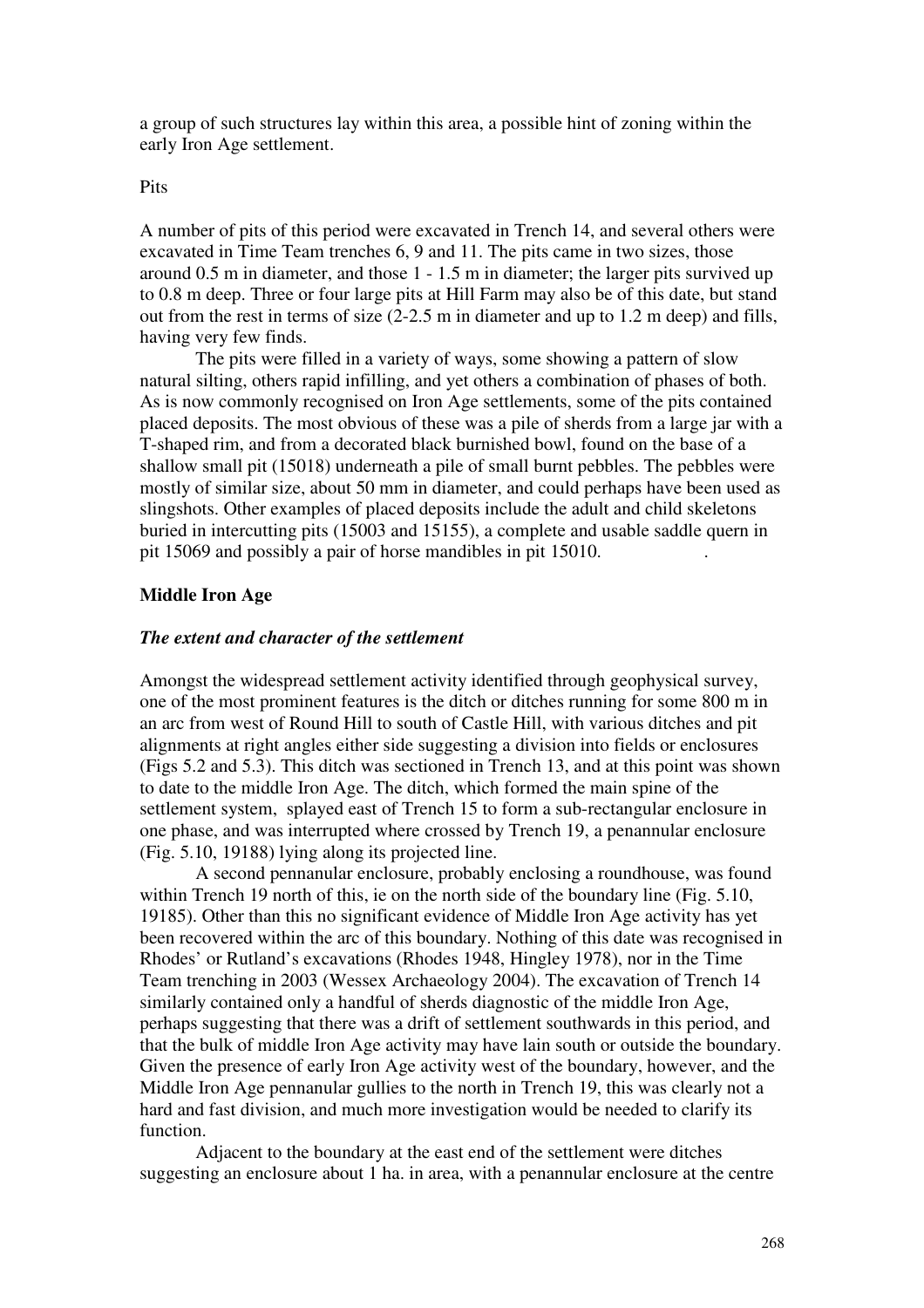(Fig. 5.2 M). Another kite-shaped enclosure is suggested halfway along the spine ditch (Fig. 5.2 B), and other divisions within the settlement are hinted at by lines of pits, most (but not all) at right angles to the spine ditch; boundaries marked by lines of pits are known from other Upper Thames Valley settlements such as Gravelly Guy (Lambrick and Allen 2004, Fig. 3.2). The geophysical survey suggests that pennanular enclosures, whether of Early or Middle Iron Age date, may have been widely spaced, but the excavations have shown that the geophysical survey does not give the whole picture; the obvious penannular enclosure at G has another adjacent just to the north, so that there was probably a line of small enclosures here stretching from G to E. A pair of adjacent penannular enclosures is evident north of B, and another two close to one another at J, while the excavations at Hill Farm have shown a pattern of separated enclosures, but no more than 30 m from one another. A similar mix of single house enclosures and lines of linked or loosely associated enclosures is evident at Faringdon, where part of another large settlement has recently been excavated (Weaver et al. 2004; Cook et al. 2004), though no overall plan of the excavated area has been published.

The archaeological features from Hill Farm overwhelmingly date to the middle Iron Age. A complex of features, including a post-built structure surrounded by a double penannular gully enclosed in turn by a large ditch, was exposed in the northern part of the Visitors' Car Park; a second penannular gully was revealed in the southern area of the site. Datable features from the Offices and Boiler House site include pits and postholes (some of which formed four-post structures), another penannular gully with two phases of ditch, and the ditch of a possible small subrectangular enclosure.

### *Structures*

The structures at Hill Farm displayed some degree of order in their positioning, but the evidence for recutting and truncation clearly shows that they did not represent a single phase of development. The penannular gullies that surrounded the roundhouse 532 were all recut on at least one occasion, while ring gullies 60/70 and 690/700 also show subsequent phases of modification. These developments indicate that the structures were constructed and used over an extended period. Enclosure 100, which cut two earlier pits, was itself recut on one occasion and is later cut by other pits.

The four-post structures in the Offices excavation are a group of four or five. Postholes in two of these, 548 and 549, contained diagnostically Middle Iron Age pottery, the remainder are dated by association. The larger three cluster in an area surrounded by three penannular enclosures whose entrances faced the structures. This purposeful arrangement implies a degree of central settlement organisation, perhaps involving the communal use of these structures. One smaller four-post structure, 546, lay across the line of penannular enclosure ditch 690/700, and another possible example to the east lay within this enclosure, but had one corner obliterated by a pit, suggesting that the more southerly of the group may have gone out of use when this enclosure was created. These were the smallest of this group of four-post structures, with the smallest postholes. A tentative shift towards larger and more substantial fourpost structures might be suggested, but the dataset is too small, and the dating evidence insufficient, to substantiate this.

The association of a roundhouse enclosure with an adjacent annexe is fairly common on Middle Iron Age settlements within the region, for instance at Farmoor (Lambrick and Robinson 1979, Areas II and III), at Ashville, Abingdon (Parrington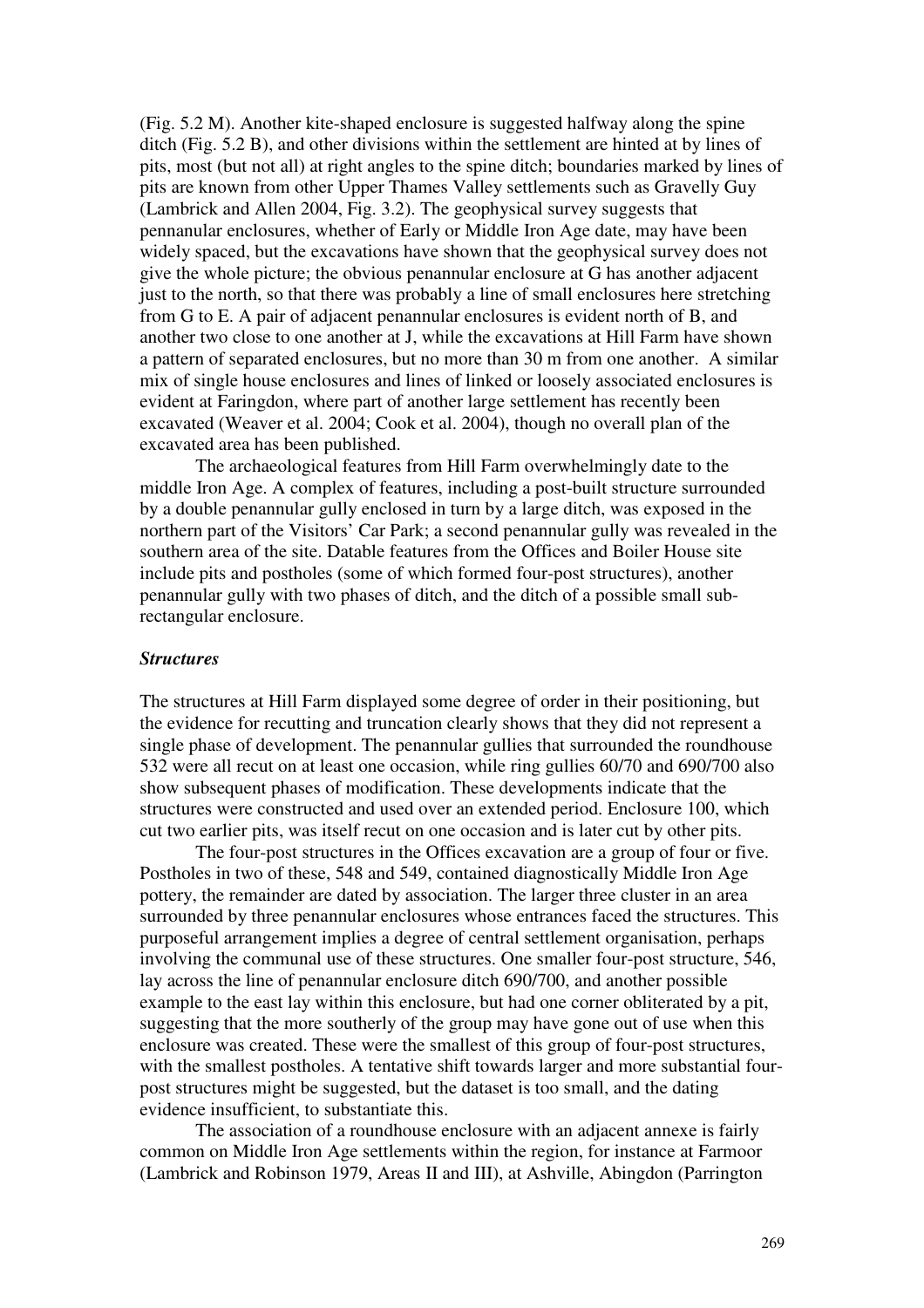1978, Fig. 12) and at Salmondsbury (Dunning 1976). At Salmondsbury two roundhouses were enclosed by one gully, at Ashville the annexe was believed to contain an ancillary structure, while at Farmoor there were hardly any internal features. The presence of a human skull fragment at the base of pit 149 in the centre of the annexe at Hill Farm, and the fact that the other pits all lay at the edges of the annexe, suggests that this annexe did not have a purely agricultural function.

The excavated penannular gullies are mostly of similar size, at least 11 m in internal diameter, while the early Iron Age example in Trench 15 is more than 12 m across. The additional examples evident from the geophysical survey appear to be of broadly similar size, but the partially excavated penannular enclosure on the north side of the Offices excavation, 12066, was considerably smaller, only c. 9 m across.

As is usual in this region, entrances are commonly on the east or south-east. Hillforts generally share the predominantly east or south-east entrance, although Castle Hill itself has entrances on the north-east and south-west. Oswald has argued that the orientation of house and enclosure entrances is symbolic, and is related to the sunrise, and Fitzpatrick has suggested oppositions between light and dark or even life/birth and death (Oswald 1997, 92- 5; Fitzpatrick 1997, 76-9). There are however also west-facing entrances in two cases, 690/700 in the Offices excavation and 19188 in Trench 19, both of which were subsequently blocked. As neither enclosure was completely exposed, it is not clear whether these enclosures were reoriented from west to east, or originally had two entrances, the west entrance later being blocked. House enclosures with `back doors' are not particularly common in the region, but are known, for instance at Mingies Ditch (Allen and Robinson 1993, House 3).

It is therefore possible that the blocking of the western entrance of the penannular enclosures is symbolic rather than purely functional. Whether this relates to an opposition between the rising and the setting sun, and thus between the realms of birth and death, or has some other cosmological significance, is unknown. An attractive theory would link the recutting of the enclosure ditch to a change of ownership after the death of the first occupant, leading to the need to close the opening to prevent the return of the dead, but this is purely supposition.

Evidence for the houses themselves is less clear. The surviving circle of posts in structure 532 is only 5m in diameter, and postholes to the east form a 3 m long line leading to a pair of pits or massive doorpostholes. Such a small building would be very unusual, and the post-ring is better interpreted as internal, the building being aisled and the line of the wall being indicated by the massive doorpostholes, and by a short length of stakeholes on the south-east. These would suggest that structure 532 at Hill Farm was 8-9 m across. What may be a wall slot within the more northerly enclosure in Trench 19 would suggest a diameter of around 10 m. Wall lines rarely survive in Iron Age houses in the Upper Thames Valley, exceptions being the stake wall at Mingies Ditch, Hardwick-with-Yelford (Allen and Robinson 1993), and the ring-groove at Warrens Field, Claydon Pike (Miles et al. 2007, Fig. 3.11).

The Middle Iron Age enclosures are more substantial than those of the Early Iron Age. This is certainly clear in Trenches 15 and 19, and also at Hill Farm, the only possible exception being the north-westernmost enclosure in the Visitors Car Park. A wide variation in the depth and width of roundhouse enclosure ditches is evident across the region, one example at Gravelly Guy reaching nearly 2 m in depth. There is no particular indication from the finds or internal structures that depth or width is associated with status at this or other Upper Thames Valley sites, nor is it likely that variations in geology or the depth of the water table below Castle Hill affect the depth of the ditches. Possibly the depth and width of the ditches is related to the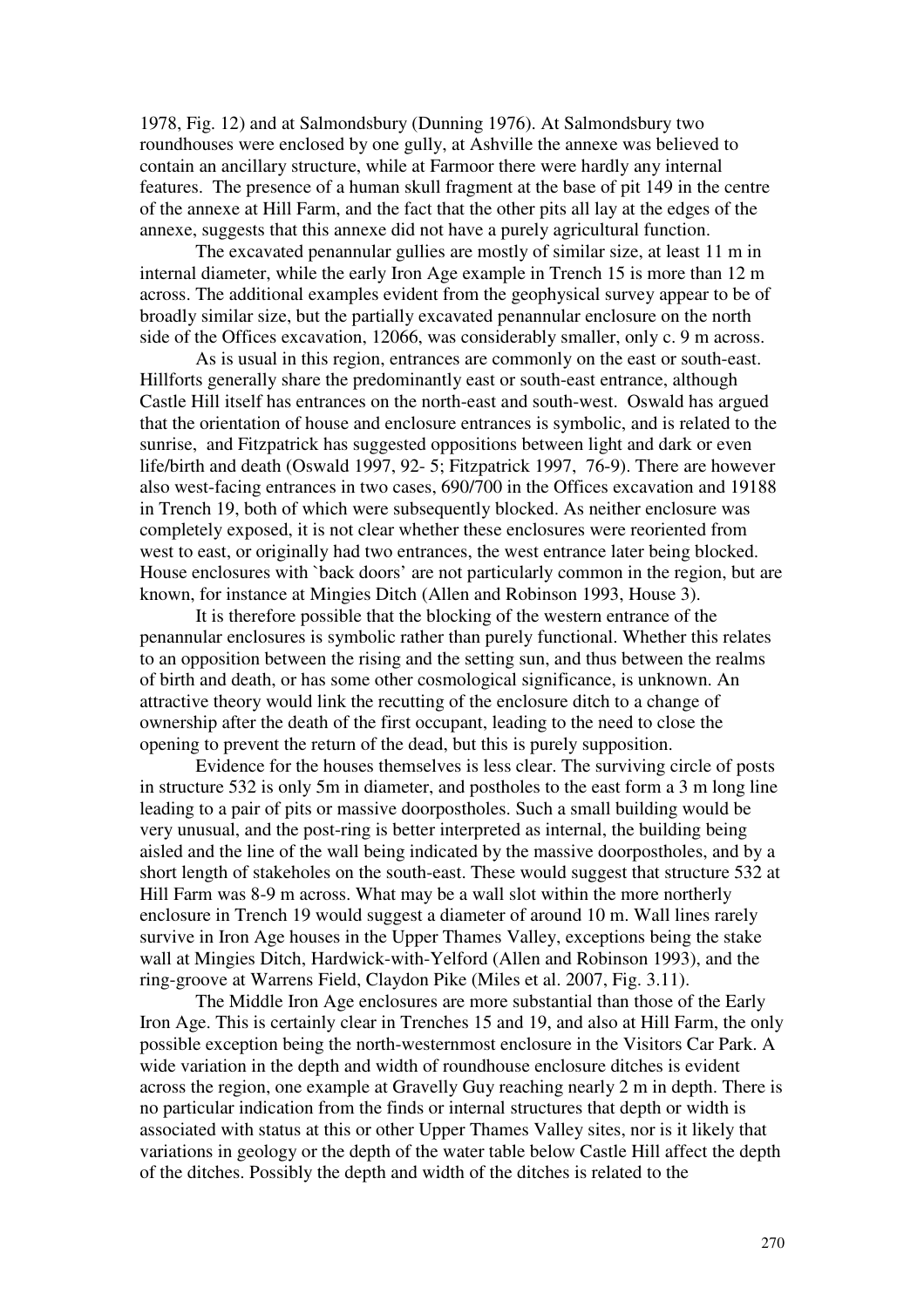organisation (or lack of it) within the settlement, more substantial ditches being provided in areas where, or at periods when, animals were allowed to roam freely, posing a threat to the thatch of the buildings, as suggested at Watkins Farm, Northmoor (Allen 1990, 75).

### Pits and placed deposits

Pits of this period were found at Hill Farm, in Trench 14 and in Trench 19. The pits were mostly circular, with a few oval examples, and were mostly from 1-1.6 m in diameter m, although there were single pits up to 2.7 m across in Trench 19 and the Offices excavation. Most of the pits were up to 0.8 m deep, the exceptions being the large pit 19055 in Trench 19 and pit 53 in the Visitors Car Park, which were respectively 1 m and 1.3 m deep. As in the Early Iron Age, the pits were filled in a variety of ways, some showing a pattern of slow natural silting, others rapid infilling, and yet others a combination of phases of both. The tradition of placed deposits within pits continued, most obviously in the placing of a human cranium on the base of pit 149 in the Visitors Car Park. Other possible deposits of this type include a collection of saddle quern fragments and a complete rubber in pit 769 (Fig. 9.3), and the collection of Lodsworth quern fragments in pit 41.

 Placed deposits were also found in penannular enclosure gullies, for instance most of a pot in the terminal of 121 at Hill Farm in the Offices excavation. The use of enclosure ditch terminals for such deposits is relatively common in the Upper Thames Valley, but these are usually animal skulls as at Farmoor (Lambrick and Robinson 1979, Enclosures 2 Fig. 13) and Gravelly Guy, Stanton Harcourt (Lambrick and Allen 2004, 130 Enclosure B3). Concentrations of pottery and burnt stone are frequently remarked in enclosure terminals, but are normally viewed as refuse from domestic activity rather than deliberate deposits (eg Allen et al. 1984; Allen 1990, 75), substantially complete pots being rare.

# Late Iron Age activity

Evidence for this period is currently limited to ditches in Trench 14, which appear to indicate at least two small rectilinear enclosures. A virtually complete pot was found at the junction of two of the ditches, demonstrating that the tradition of placed deposits continued here to the very end of the Iron Age. Whole or virtually complete vessels are known from Late Iron Age or Early Roman deposits at other Upper Thames Valley sites, for instance in a terminal of a small horseshoe-shaped enclosure at Smithsfield, Hardwick-with-Yelford (Allen 1981; Lambrick and Allen 2004, 175).

# **Roman and post-Roman period**

The Roman settlement below Castle Hill consisted of several enclosures, one of which, a trapezoid c. 70 m by 70 m, contained a Romanised building boasting mortar and tesselated floors, painted plaster on the walls and a tiled roof (Rhodes 1948; Wessex Archaeology 2004). A second sub-rectangular enclosure just south of Hill Farm was larger, c. 125 m by 65-70 m, and surface indications of limestone and small quantities of Roman tile may indicate a second building, though this evidence could equally reflect a corn-drier. Only a corner of a third enclosure north of Hill Farm was seen, but this was at least 80m by 30 m. A fourth rectangular enclosure south-west of